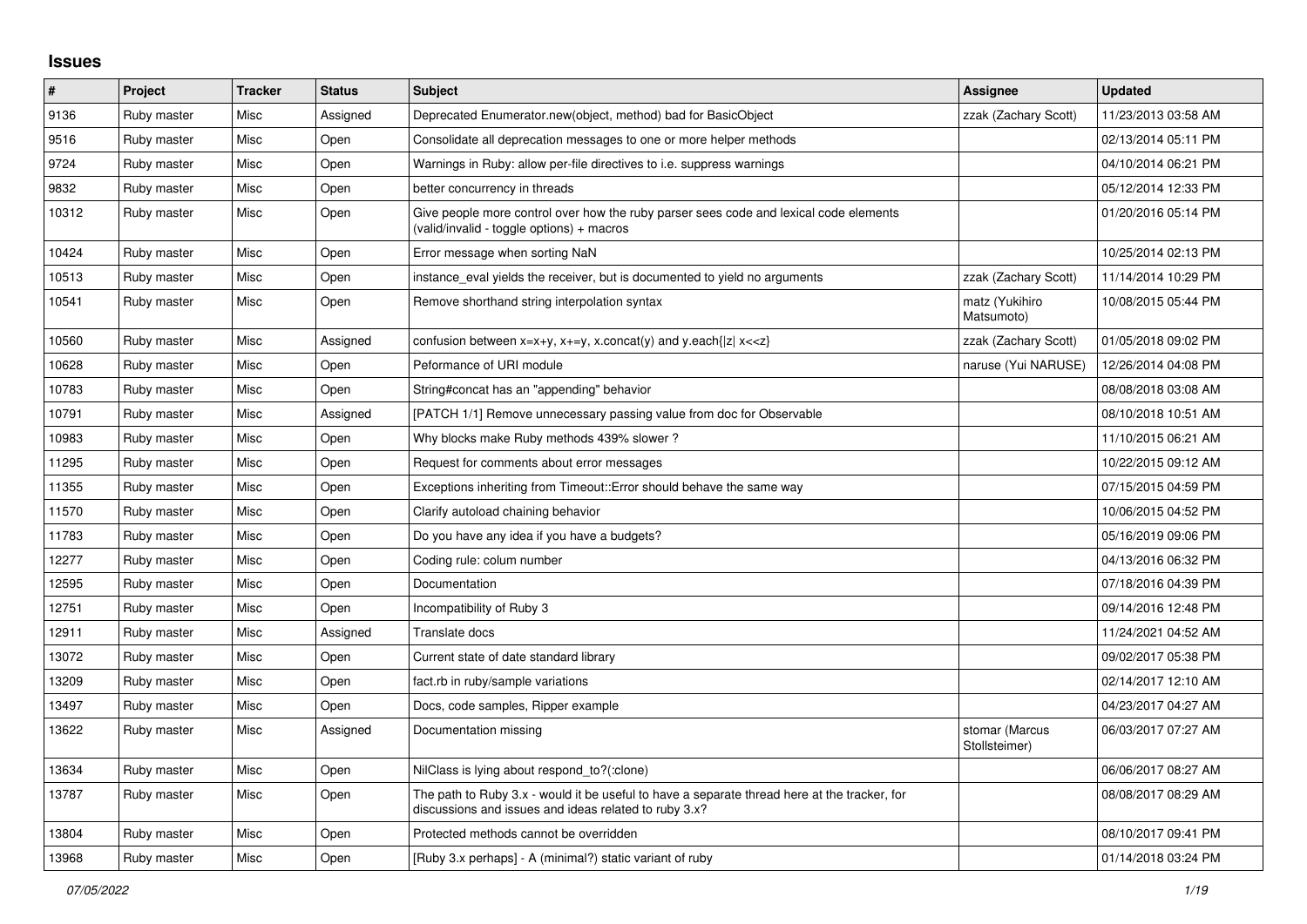| #     | Project     | <b>Tracker</b> | <b>Status</b> | Subject                                                                                                                             | <b>Assignee</b>              | <b>Updated</b>      |
|-------|-------------|----------------|---------------|-------------------------------------------------------------------------------------------------------------------------------------|------------------------------|---------------------|
| 14037 | Ruby master | Misc           | Open          | Writing doxygen document comments to static functions                                                                               |                              | 10/21/2017 07:48 AM |
| 14149 | Ruby master | Misc           | Open          | Ruby Birthday Thread - 25th years anniversary                                                                                       |                              | 12/02/2017 01:40 AM |
| 14190 | Ruby master | Misc           | Open          | What are the semantics of \$SAFE?                                                                                                   |                              | 12/15/2017 10:28 PM |
| 14673 | Ruby master | Misc           | Open          | Documentation for `Array#drop` / `drop_while` unclear in regard to modification                                                     |                              | 04/10/2018 09:51 AM |
| 14692 | Ruby master | Misc           | Open          | Question: Ruby stdlib's Option Parser                                                                                               | nobu (Nobuyoshi<br>Nakada)   | 04/22/2018 05:53 AM |
| 14735 | Ruby master | Misc           | Open          | thread-safe operations in a hash could be documented                                                                                |                              | 05/04/2018 01:09 PM |
| 14760 | Ruby master | Misc           | Open          | cross-thread IO#close semantics                                                                                                     | matz (Yukihiro<br>Matsumoto) | 05/17/2018 08:21 AM |
| 14768 | Ruby master | Misc           | Open          | Add documentation for    and &&                                                                                                     |                              | 05/17/2018 09:45 AM |
| 14770 | Ruby master | Misc           | Open          | [META] DevelopersMeeting                                                                                                            |                              | 05/17/2018 12:28 PM |
| 14825 | Ruby master | Misc           | Open          | When redefining 'attr_xx' methods the visibility becomes 'public'                                                                   |                              | 06/05/2018 05:57 AM |
| 14917 | Ruby master | Misc           | Assigned      | Add RDoc documents to tar ball                                                                                                      | aycabta (aycabta .)          | 07/21/2018 09:29 AM |
| 15007 | Ruby master | Misc           | Open          | Let all Init_xxx and extension APIs frequently called from init code paths be considered cold                                       | naruse (Yui NARUSE)          | 12/06/2018 11:05 AM |
| 15136 | Ruby master | Misc           | Open          | Fix - Wparentheses warnings                                                                                                         |                              | 09/20/2018 09:41 AM |
| 15202 | Ruby master | Misc           | Open          | Adding Coverity Scan to CI to see the result casually                                                                               |                              | 10/25/2018 10:50 AM |
| 15224 | Ruby master | Misc           | Open          | [DOCs] Minor inconsistency in class Array #initialize_copy -<br>https://ruby-doc.org/core-2.5.1/Array.html#method-i-initialize copy |                              | 10/13/2018 02:26 PM |
| 15249 | Ruby master | Misc           | Open          | Documentation for attr accessor and attr reader should be corrected                                                                 |                              | 10/23/2018 08:09 PM |
| 15402 | Ruby master | Misc           | Open          | Shrinking excess retained memory of container types on promotion to uncollectible                                                   |                              | 12/11/2018 08:43 PM |
| 15418 | Ruby master | Misc           | Open          | Date.parse('2018')                                                                                                                  |                              | 12/15/2018 09:17 PM |
| 15431 | Ruby master | Misc           | Open          | Hashes and arrays should not require commas to seperate values when using new lines                                                 |                              | 12/18/2018 11:05 AM |
| 15487 | Ruby master | Misc           | Assigned      | Clarify default gems maintanance policy                                                                                             | hsbt (Hiroshi<br>SHIBATA)    | 12/30/2018 08:42 PM |
| 15510 | Ruby master | Misc           | Open          | Easter egg in Thread.handle_interrupt                                                                                               |                              | 01/05/2019 11:53 PM |
| 15514 | Ruby master | Misc           | Open          | Add documentation for implicit array decomposition                                                                                  |                              | 01/10/2019 04:43 PM |
| 15568 | Ruby master | Misc           | Open          | TracePoint(:raise)#parameters raises RuntimeError                                                                                   |                              | 01/27/2019 12:02 AM |
| 15654 | Ruby master | Misc           | Open          | Documentation for Complex is wrong or misleading                                                                                    |                              | 03/11/2019 11:55 AM |
| 15744 | Ruby master | Misc           | Open          | Improvement needed to documentation of 'Literals'                                                                                   |                              | 06/24/2019 02:27 AM |
| 15802 | Ruby master | Misc           | Open          | Reduce the minimum string buffer size from 127 to 63 bytes                                                                          | ko1 (Koichi Sasada)          | 07/30/2019 04:04 AM |
| 15806 | Ruby master | Misc           | Assigned      | Explicitly initialise encodings on init to remove branches on encoding lookup                                                       | nobu (Nobuyoshi<br>Nakada)   | 08/29/2019 04:29 AM |
| 16025 | Ruby master | Misc           | Assigned      | 'st_check_for_sizeof_st_index_t' declared as array with a negative size (emscripten)                                                | nobu (Nobuyoshi<br>Nakada)   | 07/30/2019 11:20 AM |
| 16114 | Ruby master | Misc           | Open          | Naming of "beginless range"                                                                                                         |                              | 10/08/2019 03:06 PM |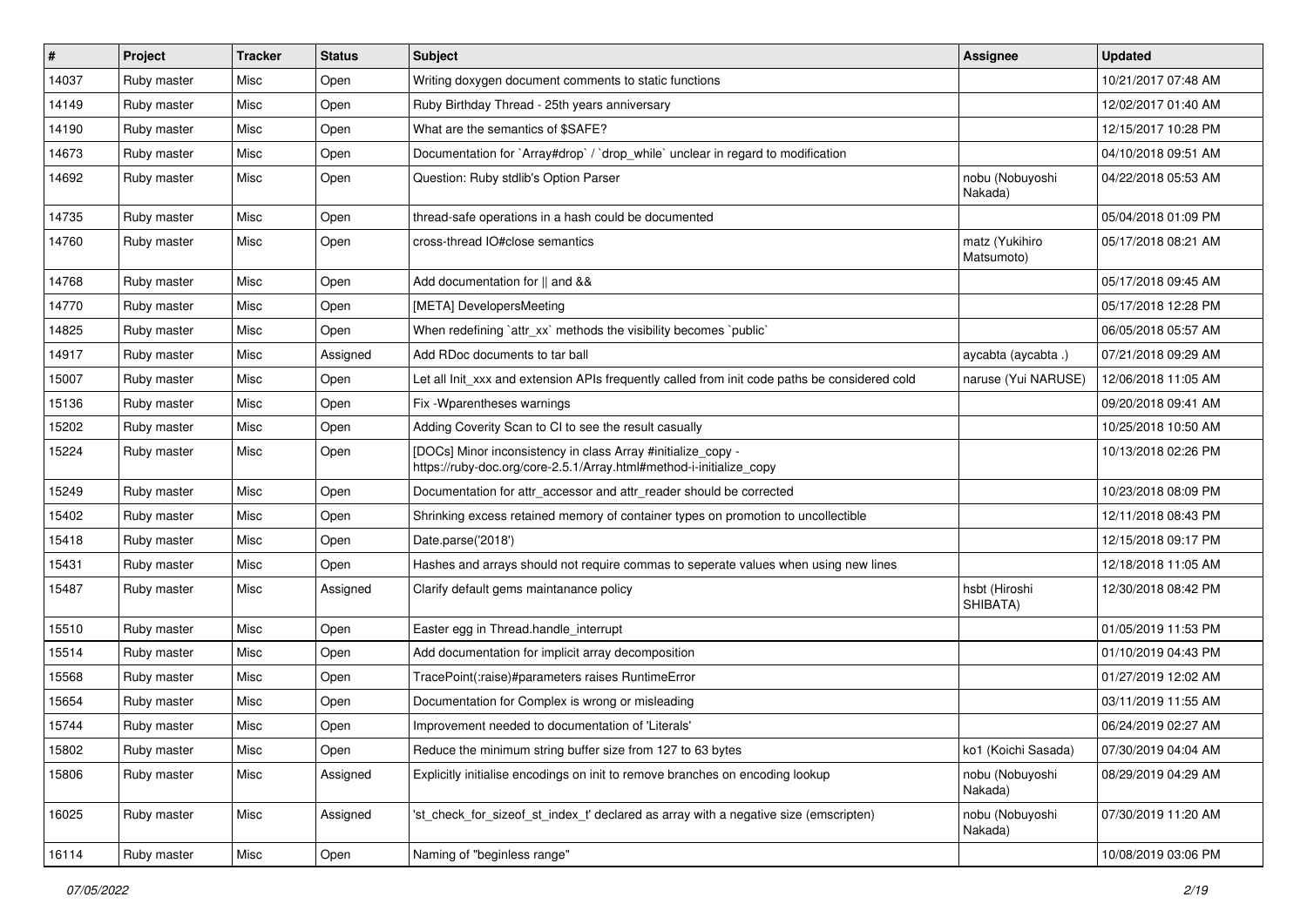| $\vert$ # | Project     | <b>Tracker</b> | <b>Status</b> | <b>Subject</b>                                                                                              | Assignee                       | <b>Updated</b>      |
|-----------|-------------|----------------|---------------|-------------------------------------------------------------------------------------------------------------|--------------------------------|---------------------|
| 16124     | Ruby master | Misc           | Assigned      | Let the transient heap belong to objspace                                                                   | ko1 (Koichi Sasada)            | 11/18/2019 08:48 AM |
| 16130     | Ruby master | Misc           | Open          | [Discussion / Ideas] Finding a good name for the concept of/behind guilds - primarily the NAME              |                                | 08/27/2019 04:00 PM |
| 16157     | Ruby master | Misc           | Open          | What is the correct and *portable* way to do generic delegation?                                            |                                | 10/15/2019 04:28 PM |
| 16160     | Ruby master | Misc           | Open          | Lazy init thread local storage                                                                              |                                | 09/22/2019 01:55 AM |
| 16188     | Ruby master | Misc           | Open          | What are the performance implications of the new keyword arguments in 2.7 and 3.0?                          | jeremyevans0 (Jeremy<br>Evans) | 11/27/2019 04:45 PM |
| 16235     | Ruby master | Misc           | Open          | ENV assoc spec test does not test invalid name                                                              |                                | 10/05/2019 10:53 PM |
| 16267     | Ruby master | Misc           | Open          | MinGW CI - add to Actions ?                                                                                 |                                | 10/21/2019 01:10 AM |
| 16346     | Ruby master | Misc           | Open          | Confusing macro name: RUBY_MARK_NO_PIN_UNLESS_NULL                                                          |                                | 11/13/2019 07:39 AM |
| 16396     | Ruby master | Misc           | Open          | What is the reason for this behaviour of Find.find?                                                         |                                | 12/09/2019 02:51 PM |
| 16408     | Ruby master | Misc           | Open          | Ruby docs list incorrect method signatures for PTY::getpty/PTY::spawn                                       |                                | 12/12/2019 05:12 PM |
| 16436     | Ruby master | Misc           | Open          | hash missing #last method, make it not so consistent (it has #first)                                        |                                | 01/06/2021 09:47 AM |
| 16464     | Ruby master | Misc           | Open          | Which core objects should support deconstruct/deconstruct_keys?                                             |                                | 12/30/2019 07:54 AM |
| 16487     | Ruby master | Misc           | Open          | Potential for SIMD usage in ruby-core                                                                       |                                | 01/16/2020 05:25 AM |
| 16507     | Ruby master | Misc           | Open          | $=$ $\sim$ vs include? or match?                                                                            |                                | 01/12/2020 11:27 PM |
| 16512     | Ruby master | Misc           | Assigned      | Improving `www.ruby-lang.org` reference by merging with `rubyreferences.github.io`                          | zverok (Victor<br>Shepelev)    | 02/01/2022 12:28 PM |
| 16629     | Ruby master | Misc           | Open          | ruby-loco now built & saved on GitHub, both mingw & mswin builds                                            |                                | 02/12/2020 01:53 PM |
| 16630     | Ruby master | Misc           | Assigned      | Deprecate pub/ruby/*snapshot* and use pub/ruby/snapshot/* instead                                           | matz (Yukihiro<br>Matsumoto)   | 02/27/2020 09:52 AM |
| 16659     | Ruby master | Misc           | Open          | Documentation on Regexp missing for absence pattern (?~pat)                                                 |                                | 02/27/2020 04:16 PM |
| 16671     | Ruby master | Misc           | Open          | <b>BASERUBY</b> version policy                                                                              |                                | 03/05/2020 01:11 AM |
| 16678     | Ruby master | Misc           | Open          | Array#values_at has unintuitive behavior when supplied a range starting with negative index                 |                                | 03/09/2020 02:06 PM |
| 16747     | Ruby master | Misc           | Assigned      | Repository reorganization request                                                                           | nobu (Nobuyoshi<br>Nakada)     | 05/22/2020 01:30 PM |
| 16750     | Ruby master | Misc           | Open          | Change typedef of VALUE for better type checking                                                            |                                | 04/03/2020 02:34 AM |
| 16803     | Ruby master | Misc           | Open          | Discussion: those internal macros reside in public API headers                                              |                                | 05/14/2020 12:27 PM |
| 16805     | Ruby master | Misc           | Assigned      | Coroutine's license is unclear                                                                              | ReiOdaira (Rei Odaira)         | 07/01/2021 10:09 PM |
| 16895     | Ruby master | Misc           | Open          | Request for cooperation: Try your applications/libraries with master branch and debug options               |                                | 05/15/2020 11:51 PM |
| 17053     | Ruby master | Misc           | Open          | RDoc for Hash Keys                                                                                          |                                | 07/28/2020 01:21 AM |
| 17137     | Ruby master | Misc           | Open          | Cooperation on maintaining official docker ruby images                                                      |                                | 09/02/2020 05:03 PM |
| 17154     | Ruby master | Misc           | Open          | Update Pathname Documentation to Clarify Expected Behavior                                                  | akr (Akira Tanaka)             | 09/05/2020 01:18 PM |
| 17174     | Ruby master | Misc           | Open          | 'Error relocating, symbol not found" error when compiling a native extension on Alpine with Ruby<br>$>=2.4$ |                                | 10/06/2020 11:19 AM |
| 17199     | Ruby master | Misc           | Open          | id outputed by inspect and to_s output does not allow to find actual object_id and vice-versa               |                                | 10/20/2020 09:35 PM |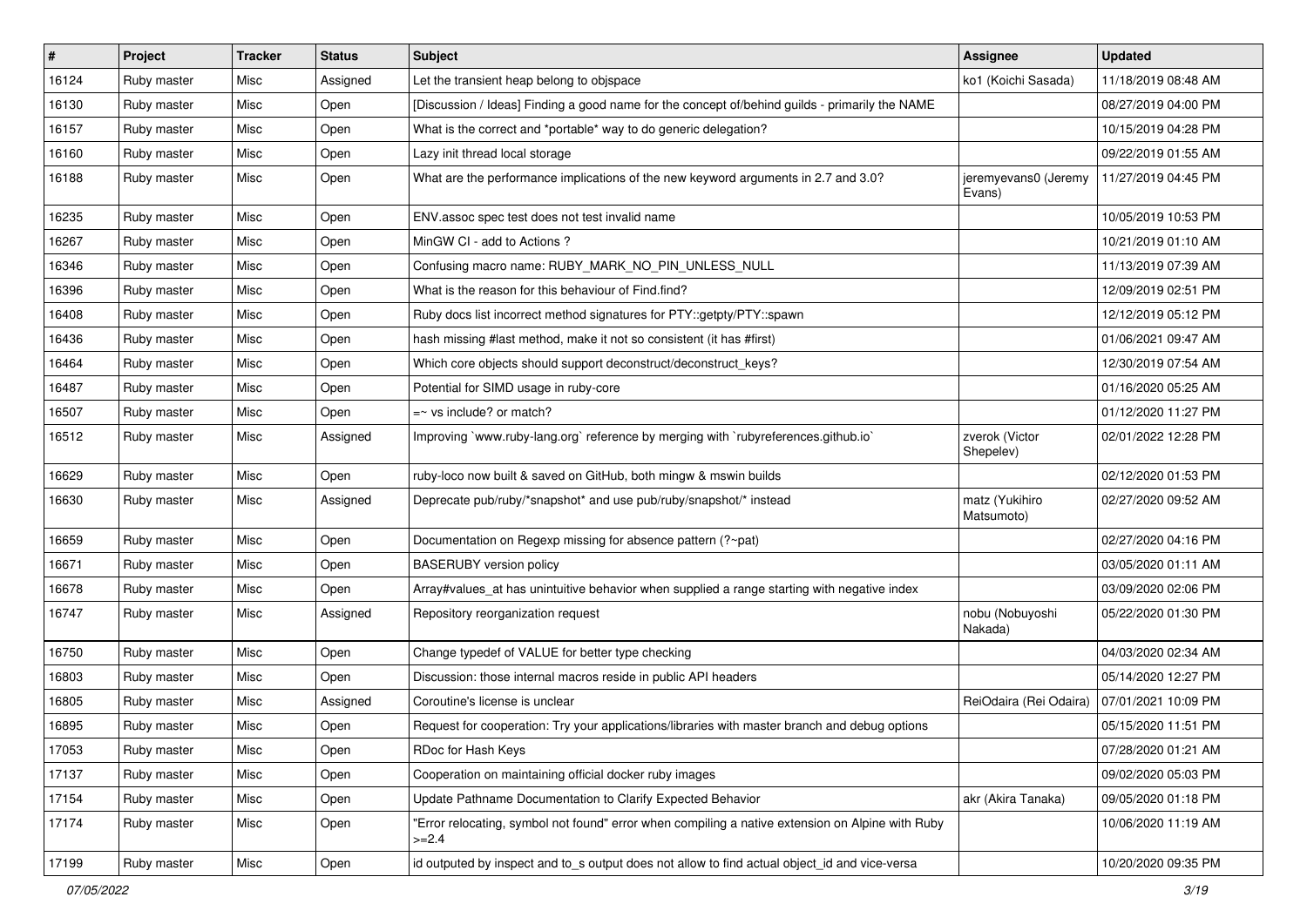| #     | Project     | <b>Tracker</b> | <b>Status</b> | Subject                                                                                                                    | <b>Assignee</b>              | <b>Updated</b>      |
|-------|-------------|----------------|---------------|----------------------------------------------------------------------------------------------------------------------------|------------------------------|---------------------|
| 17309 | Ruby master | Misc           | Open          | URI.escape being deprecated, yet there is no replacement                                                                   |                              | 11/11/2020 12:52 AM |
| 17376 | Ruby master | Misc           | Assigned      | Reduce number of GitHub Actions                                                                                            | shyouhei (Shyouhei<br>Urabe) | 12/10/2020 11:50 AM |
| 17390 | Ruby master | Misc           | Open          | Class and method-level docs for Ractor                                                                                     |                              | 12/13/2020 06:33 PM |
| 17399 | Ruby master | Misc           | Open          | Are endless methods experimental?                                                                                          |                              | 12/22/2020 07:05 PM |
| 17422 | Ruby master | Misc           | Open          | 3.0 documentation problems tracking ticket                                                                                 |                              | 12/24/2020 12:51 PM |
| 17502 | Ruby master | Misc           | Open          | C vs Ruby                                                                                                                  | ko1 (Koichi Sasada)          | 12/02/2021 07:53 PM |
| 17565 | Ruby master | Misc           | Open          | Prefer use of access(2) in rb file load ok() to check for existence of require'd files                                     |                              | 01/21/2021 08:52 PM |
| 17569 | Ruby master | Misc           | Open          | uri lib maintainership                                                                                                     | akr (Akira Tanaka)           | 01/23/2021 10:42 AM |
| 17586 | Ruby master | Misc           | Open          | Please run Windows CI in all std-lib repos                                                                                 |                              | 01/28/2021 02:34 PM |
| 17591 | Ruby master | Misc           | Open          | Test frameworks and REPLs do not show deprecation warnings by default                                                      |                              | 02/17/2021 09:06 AM |
| 17637 | Ruby master | Misc           | Open          | Endless ranges with 'nil' boundary weird behavior                                                                          |                              | 02/19/2021 07:57 AM |
| 17662 | Ruby master | Misc           | Assigned      | The heredoc pattern used in tests does not syntax highlight correctly in many editors                                      | nobu (Nobuyoshi<br>Nakada)   | 06/30/2021 12:54 PM |
| 17683 | Ruby master | Misc           | Open          | Current status of beginless range (experimental or not)                                                                    |                              | 06/05/2021 07:22 AM |
| 17720 | Ruby master | Misc           | Assigned      | Cirrus CI to check non-x86_64 architecture cases by own machines                                                           | jaruga (Jun Aruga)           | 09/26/2021 10:24 AM |
| 17815 | Ruby master | Misc           | Open          | Snapcraft Ruby plugin                                                                                                      |                              | 04/20/2021 07:59 PM |
| 17829 | Ruby master | Misc           | Open          | Clang/LLVM correctness of x64-mingw32 build (`shorten-64-to-32` warnings)                                                  |                              | 04/26/2021 04:23 PM |
| 18068 | Ruby master | Misc           | Open          | Silence LoadError only if it is for rubygems itself                                                                        | hsbt (Hiroshi<br>SHIBATA)    | 08/08/2021 02:21 PM |
| 18082 | Ruby master | Misc           | Open          | FileUtils.remove_entry_secure has inconsistent document                                                                    |                              | 08/17/2021 04:26 PM |
| 18150 | Ruby master | Misc           | Open          | Proposal: Deprecate leading zero syntax to declare octals, since it's extremely confusing (and<br>Python 3 removed it too) |                              | 09/04/2021 03:21 AM |
| 18248 | Ruby master | Misc           | Open          | Add Feature Triaging Guide                                                                                                 |                              | 10/12/2021 03:21 PM |
| 18352 | Ruby master | Misc           | Open          | What is the Hash#grep expected?                                                                                            |                              | 11/28/2021 10:39 PM |
| 18371 | Ruby master | Misc           | Assigned      | Release branches (release information in general)                                                                          | naruse (Yui NARUSE)          | 03/23/2022 10:32 PM |
| 18404 | Ruby master | Misc           | Open          | 3.1 documentation problems tracking ticket                                                                                 |                              | 12/24/2021 03:59 PM |
| 18420 | Ruby master | Misc           | Open          | Question about how to handle IO.pipe reader and writer when forking                                                        |                              | 12/22/2021 12:04 AM |
| 18587 | Ruby master | Misc           | Open          | What was the reason behind Ruby choosing SipHash for Hash?                                                                 |                              | 02/17/2022 12:02 AM |
| 18725 | Ruby master | Misc           | Open          | IO#write and IO#wait_writable block for write pipe if read pipe is closed in other thread on<br>OpenBSD                    |                              | 04/13/2022 11:20 PM |
| 18726 | Ruby master | Misc           | Open          | CI Error on c99 and c2x                                                                                                    | shyouhei (Shyouhei<br>Urabe) | 04/19/2022 09:05 AM |
| 18761 | Ruby master | Misc           | Open          | provide an example wasm project                                                                                            | katei (Yuta Saito)           | 05/23/2022 11:01 AM |
| 18836 | Ruby master | Misc           | Open          | DevMeeting-2022-07-21                                                                                                      |                              | 06/30/2022 03:26 AM |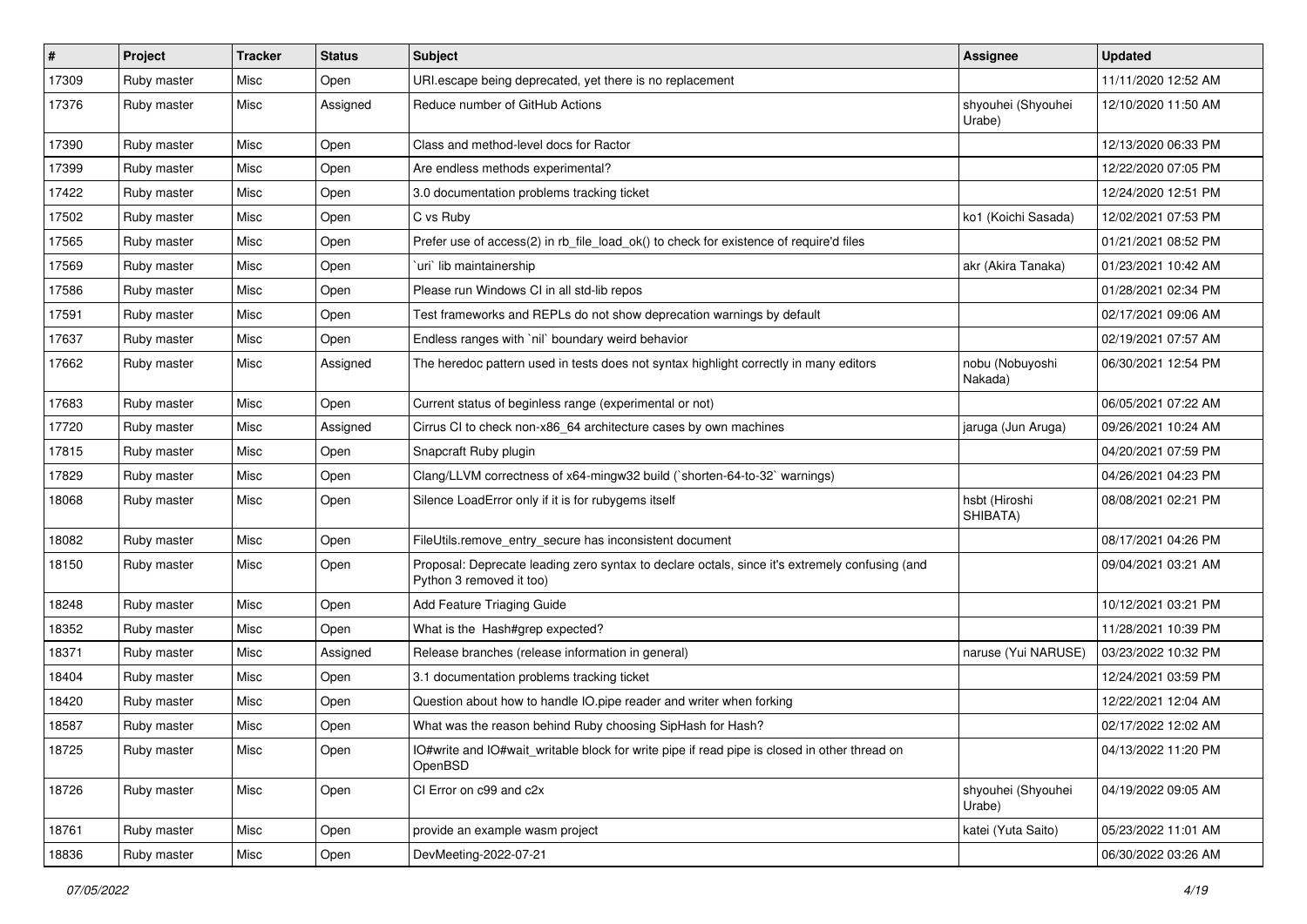| $\vert$ # | Project     | <b>Tracker</b> | <b>Status</b> | <b>Subject</b>                                                               | <b>Assignee</b>                   | <b>Updated</b>      |
|-----------|-------------|----------------|---------------|------------------------------------------------------------------------------|-----------------------------------|---------------------|
| 18840     | Ruby master | Misc           | Open          | Top-level #using and other methods docs                                      |                                   | 06/18/2022 07:12 PM |
| 18888     | Ruby master | Misc           | Open          | Migrate ruby-lang.org mail services to Google Domains and Google Workspace   |                                   | 06/30/2022 09:14 PM |
| 18891     | Ruby master | Misc           | Open          | Expand tabs in C code                                                        |                                   | 07/04/2022 08:02 PM |
| 1644      | Ruby master | Feature        | Assigned      | recv on inherited socket wrapped in TCPSocket does not read data, on Windows | cruby-windows                     | 12/10/2020 08:45 AM |
| 2294      | Ruby master | Feature        | Assigned      | [PATCH] ruby_bind_stack() to embed Ruby in coroutine                         | ko1 (Koichi Sasada)               | 01/05/2018 09:00 PM |
| 2324      | Ruby master | Feature        | Assigned      | Dir instance methods for relative path                                       | nobu (Nobuyoshi<br>Nakada)        | 12/25/2017 05:58 PM |
| 2631      | Ruby master | Feature        | Assigned      | Allow IO#reopen to take a block                                              | Glass_saga (Masaki<br>Matsushita) | 05/24/2018 01:22 PM |
| 3608      | Ruby master | Feature        | Assigned      | Enhancing Pathname#each_child to be lazy                                     | akr (Akira Tanaka)                | 12/25/2017 06:14 PM |
| 3731      | Ruby master | Feature        | Assigned      | Easier Embedding API for Ruby                                                | ko1 (Koichi Sasada)               | 12/25/2017 06:14 PM |
| 3953      | Ruby master | Feature        | Assigned      | TCPSocket / UDPSocket do not accept IPAddr objects.                          | knu (Akinori MUSHA)               | 12/25/2017 06:14 PM |
| 4247      | Ruby master | Feature        | Assigned      | New features for Array#sample, Array#choice                                  | mame (Yusuke Endoh)               | 12/25/2017 06:14 PM |
| 4464      | Ruby master | Feature        | Assigned      | [PATCH] add Fcntl:: Flock object for easier use of POSIX file locks          | kosaki (Motohiro<br>KOSAKI)       | 12/25/2017 06:14 PM |
| 4514      | Ruby master | Feature        | Assigned      | #deep_clone and #deep_dup for Objects                                        | matz (Yukihiro<br>Matsumoto)      | 12/25/2017 06:14 PM |
| 4521      | Ruby master | Feature        | Assigned      | NoMethodError#message may take very long to execute                          | matz (Yukihiro<br>Matsumoto)      | 12/25/2017 06:14 PM |
| 4539      | Ruby master | Feature        | Assigned      | Array#zip_with                                                               | matz (Yukihiro<br>Matsumoto)      | 11/28/2019 08:23 AM |
| 4592      | Ruby master | Feature        | Assigned      | Tempfile <sup>[10101010]</sup>                                               | matz (Yukihiro<br>Matsumoto)      | 12/25/2017 06:14 PM |
| 4818      | Ruby master | Feature        | Assigned      | Add method marshalable?                                                      | matz (Yukihiro<br>Matsumoto)      | 12/25/2017 06:15 PM |
| 4824      | Ruby master | Feature        | Assigned      | Provide method Kernel#executed?                                              | matz (Yukihiro<br>Matsumoto)      | 03/05/2018 04:57 AM |
| 4831      | Ruby master | Feature        | Assigned      | Integer#prime_factors                                                        | yugui (Yuki Sonoda)               | 01/23/2018 08:09 AM |
| 4924      | Ruby master | Feature        | Assigned      | mkmf have_header fails with C++ headers                                      | nobu (Nobuyoshi<br>Nakada)        | 12/25/2017 06:15 PM |
| 5007      | Ruby master | Feature        | Assigned      | Proc#call_under: Unifying instance_eval and instance_exec                    | matz (Yukihiro<br>Matsumoto)      | 04/19/2018 07:57 AM |
| 5064      | Ruby master | Feature        | Assigned      | HTTP user-agent class                                                        | matz (Yukihiro<br>Matsumoto)      | 12/25/2017 06:15 PM |
| 5129      | Ruby master | Feature        | Assigned      | Create a core class "FileArray" and make "ARGF" its instance                 | matz (Yukihiro<br>Matsumoto)      | 01/23/2018 02:02 PM |
| 5133      | Ruby master | Feature        | Assigned      | Array#unzip as an alias of Array#transpose                                   | mrkn (Kenta Murata)               | 12/25/2017 06:15 PM |
| 5310      | Ruby master | Feature        | Assigned      | Integral objects                                                             | mrkn (Kenta Murata)               | 12/25/2017 06:15 PM |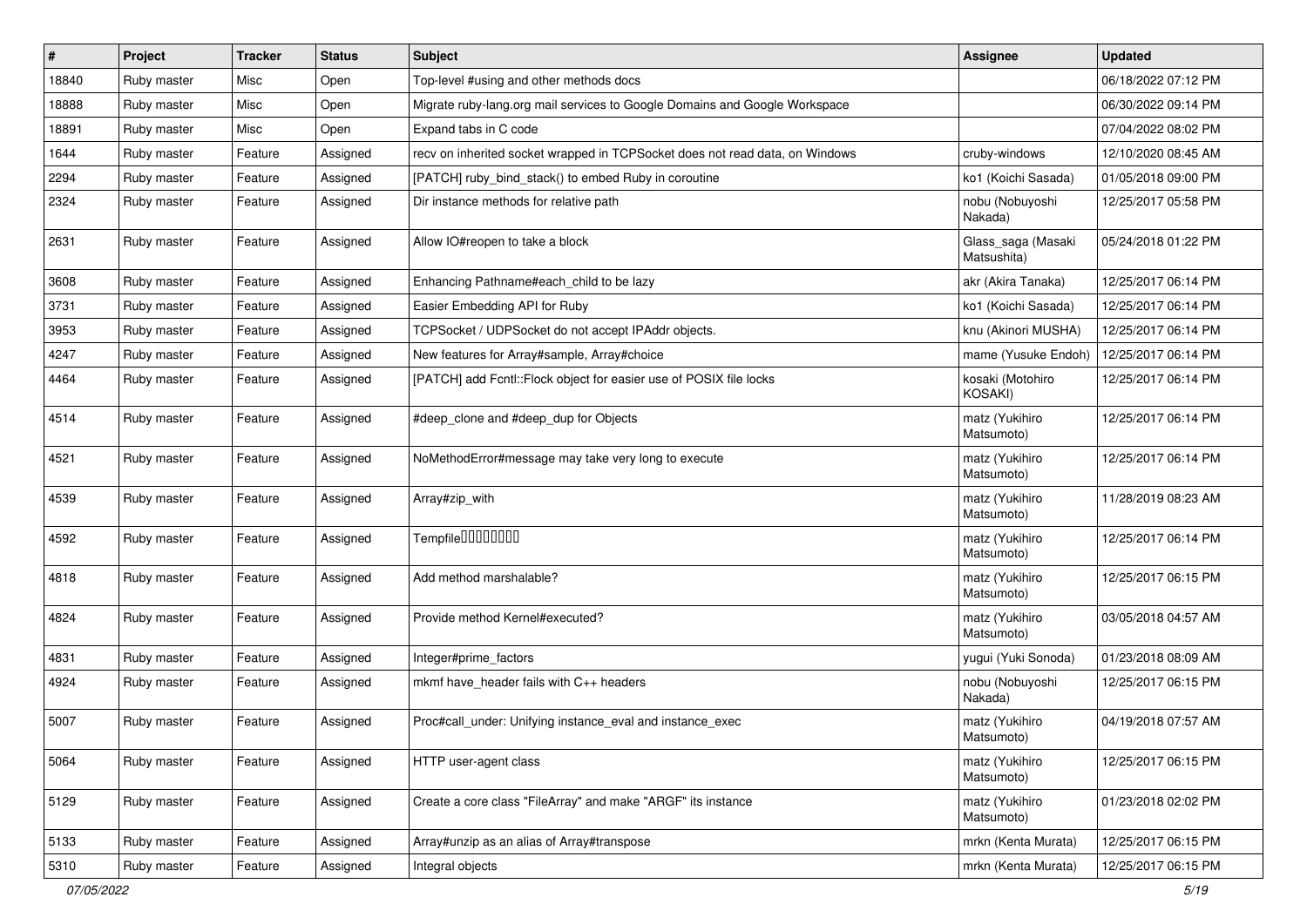| #    | Project     | <b>Tracker</b> | <b>Status</b> | Subject                                                            | Assignee                     | <b>Updated</b>      |
|------|-------------|----------------|---------------|--------------------------------------------------------------------|------------------------------|---------------------|
| 5389 | Ruby master | Feature        | Assigned      | New method Enumerator#iterate                                      | matz (Yukihiro<br>Matsumoto) | 12/25/2017 06:15 PM |
| 5434 | Ruby master | Feature        | Assigned      | Allow per-class whitelisting of methods safe to expose through DRb | seki (Masatoshi Seki)        | 12/25/2017 06:15 PM |
| 5445 | Ruby master | Feature        | Assigned      | Need RUBYOPT - r before ARGV - r                                   | matz (Yukihiro<br>Matsumoto) | 12/25/2017 06:15 PM |
| 5456 | Ruby master | Feature        | Assigned      | kernel#syscall() should be removed.                                | matz (Yukihiro<br>Matsumoto) | 12/10/2020 08:46 AM |
| 5461 | Ruby master | Feature        | Assigned      | Add pipelining to Net::HTTP                                        | naruse (Yui NARUSE)          | 12/25/2017 06:15 PM |
| 5478 | Ruby master | Feature        | Open          | Add syntax to import Set into core                                 |                              | 09/02/2020 12:24 PM |
| 5558 | Ruby master | Feature        | Assigned      | String#% strange arity errors                                      | matz (Yukihiro<br>Matsumoto) | 12/25/2017 06:15 PM |
| 5582 | Ruby master | Feature        | Assigned      | Allow clone of singleton methods on a BasicObject                  | matz (Yukihiro<br>Matsumoto) | 12/25/2017 06:15 PM |
| 5617 | Ruby master | Feature        | Assigned      | Allow install RubyGems into dediceted directory                    | hsbt (Hiroshi<br>SHIBATA)    | 05/16/2018 09:15 AM |
| 5643 | Ruby master | Feature        | Assigned      | require/load options and binding option                            | matz (Yukihiro<br>Matsumoto) | 12/25/2017 06:15 PM |
| 5654 | Ruby master | Feature        | Assigned      | Introduce global lock to avoid concurrent require                  | nahi (Hiroshi<br>Nakamura)   | 12/25/2017 06:15 PM |
| 5741 | Ruby master | Feature        | Assigned      | Secure Erasure of Passwords                                        | matz (Yukihiro<br>Matsumoto) | 12/25/2017 06:15 PM |
| 5749 | Ruby master | Feature        | Assigned      | new method String#match_all needed                                 | matz (Yukihiro<br>Matsumoto) | 12/25/2017 06:15 PM |
| 5764 | Ruby master | Feature        | Assigned      | Net::HTTP should assume HTTP/0.9 on unexpected responses           | naruse (Yui NARUSE)          | 07/15/2019 05:06 PM |
| 5781 | Ruby master | Feature        | Assigned      | Query attributes (attribute methods ending in `?` mark)            | matz (Yukihiro<br>Matsumoto) | 01/10/2020 06:34 AM |
| 5825 | Ruby master | Feature        | Assigned      | Sweet instance var assignment in the object initializer            | matz (Yukihiro<br>Matsumoto) | 12/10/2020 08:53 AM |
| 5945 | Ruby master | Feature        | Assigned      | Add the ability to mark a at_exit as process-local.                | matz (Yukihiro<br>Matsumoto) | 10/10/2018 08:29 AM |
| 5970 | Ruby master | Feature        | Assigned      | Add Enumerable#join with same semantics as Array#join              | matz (Yukihiro<br>Matsumoto) | 12/25/2017 06:15 PM |
| 6012 | Ruby master | Feature        | Assigned      | Proc#source_location also return the column                        | nobu (Nobuyoshi<br>Nakada)   | 02/12/2019 07:49 AM |
| 6047 | Ruby master | Feature        | Assigned      | read_all: Grow buffer exponentially in generic case                |                              | 09/13/2015 03:19 AM |
| 6133 | Ruby master | Feature        | Assigned      | SSLSocket <sup>[]</sup> shutdown <sup>[][]</sup>                   |                              | 09/13/2015 03:22 AM |
| 6265 | Ruby master | Feature        | Assigned      | Remove 'useless' 'concatenation' syntax                            | naruse (Yui NARUSE)          | 08/10/2016 02:36 AM |
| 6277 | Ruby master | Feature        | Assigned      | Hash#convert_key                                                   | matz (Yukihiro<br>Matsumoto) | 12/25/2017 06:15 PM |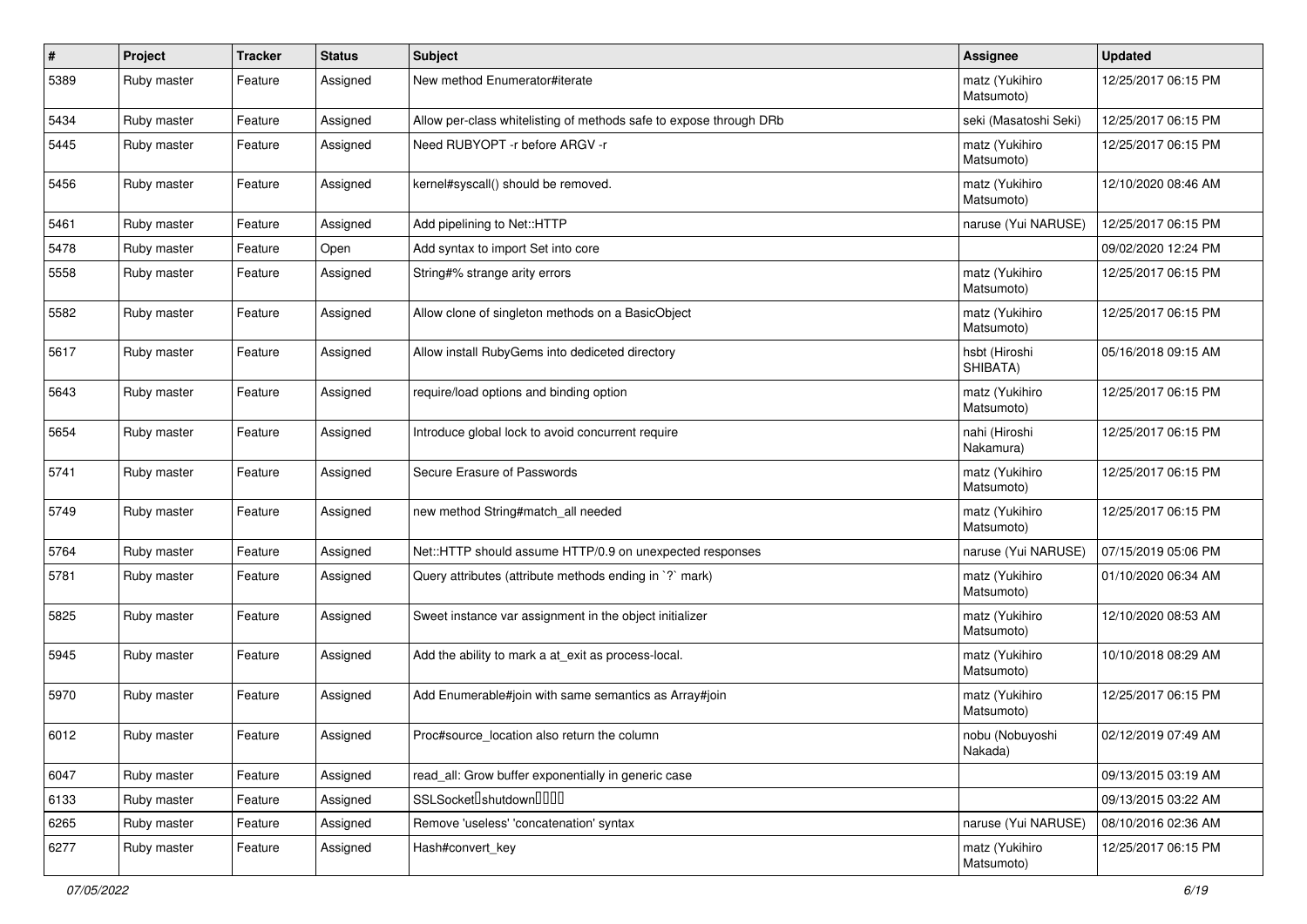| $\vert$ # | Project     | <b>Tracker</b> | <b>Status</b> | <b>Subject</b>                                                              | <b>Assignee</b>              | <b>Updated</b>      |
|-----------|-------------|----------------|---------------|-----------------------------------------------------------------------------|------------------------------|---------------------|
| 6293      | Ruby master | Feature        | Assigned      | new queue / blocking queues                                                 | matz (Yukihiro<br>Matsumoto) | 12/25/2017 06:15 PM |
| 6308      | Ruby master | Feature        | Assigned      | Eliminate delegation from WeakRef                                           | matz (Yukihiro<br>Matsumoto) | 12/23/2021 11:40 PM |
| 6309      | Ruby master | Feature        | Assigned      | Add a reference queue for weak references                                   | matz (Yukihiro<br>Matsumoto) | 08/23/2020 09:07 PM |
| 6317      | Ruby master | Feature        | Assigned      | Range#cover?000000Range00000000000000000000                                 | matz (Yukihiro<br>Matsumoto) | 12/25/2017 06:15 PM |
| 6337      | Ruby master | Feature        | Assigned      | FileUtils#sync                                                              | matz (Yukihiro<br>Matsumoto) | 12/25/2017 06:15 PM |
| 6354      | Ruby master | Feature        | Assigned      | Remove escape (break/return/redo/next support) from class/module scope      | matz (Yukihiro<br>Matsumoto) | 12/25/2017 06:15 PM |
| 6376      | Ruby master | Feature        | Assigned      | Feature lookup and checking if feature is loaded                            | matz (Yukihiro<br>Matsumoto) | 12/25/2017 06:15 PM |
| 6413      | Ruby master | Feature        | Assigned      | Make Dir.entries default to Dir.entries(Dir.pwd)                            | matz (Yukihiro<br>Matsumoto) | 12/25/2017 06:15 PM |
| 6445      | Ruby master | Feature        | Assigned      | request for default length/position on string index                         | matz (Yukihiro<br>Matsumoto) | 12/25/2017 06:15 PM |
| 6452      | Ruby master | Feature        | Assigned      | Allow extend to override class methods                                      | matz (Yukihiro<br>Matsumoto) | 12/10/2020 08:53 AM |
| 6590      | Ruby master | Feature        | Assigned      | Dealing with bigdecimal, etc gems in JRuby                                  | hsbt (Hiroshi<br>SHIBATA)    | 05/15/2019 08:33 PM |
| 6594      | Ruby master | Feature        | Assigned      | <b>Integrated Functor</b>                                                   | matz (Yukihiro<br>Matsumoto) | 12/10/2020 08:53 AM |
| 6596      | Ruby master | Feature        | Assigned      | New method `Array#indexes`                                                  | matz (Yukihiro<br>Matsumoto) | 07/29/2020 01:41 AM |
| 6611      | Ruby master | Feature        | Assigned      | Comments requested on implementation of set_parse_func                      | matz (Yukihiro<br>Matsumoto) | 12/25/2017 06:15 PM |
| 6613      | Ruby master | Feature        | Assigned      | VT RECORD, IRecordInfo Support in WIN32OLE                                  | suke (Masaki Suketa)         | 12/25/2017 06:15 PM |
| 6641      | Ruby master | Feature        | Open          | Hash.auto constructor                                                       | matz (Yukihiro<br>Matsumoto) | 12/25/2017 06:15 PM |
| 6648      | Ruby master | Feature        | Assigned      | Provide a standard API for retrieving all command-line flags passed to Ruby | matz (Yukihiro<br>Matsumoto) | 12/25/2017 06:15 PM |
| 6671      | Ruby master | Feature        | Assigned      | File.split_all and File.split_root                                          | matz (Yukihiro<br>Matsumoto) | 12/25/2017 06:15 PM |
| 6682      | Ruby master | Feature        | Assigned      | Add a method to return an instance attached by a singleton class            | shyouhei (Shyouhei<br>Urabe) | 12/25/2017 06:15 PM |
| 6687      | Ruby master | Feature        | Open          | Enumerable#with                                                             |                              | 12/25/2017 06:15 PM |
| 6694      | Ruby master | Feature        | Assigned      | Thread.new without block.                                                   | ko1 (Koichi Sasada)          | 12/25/2017 06:15 PM |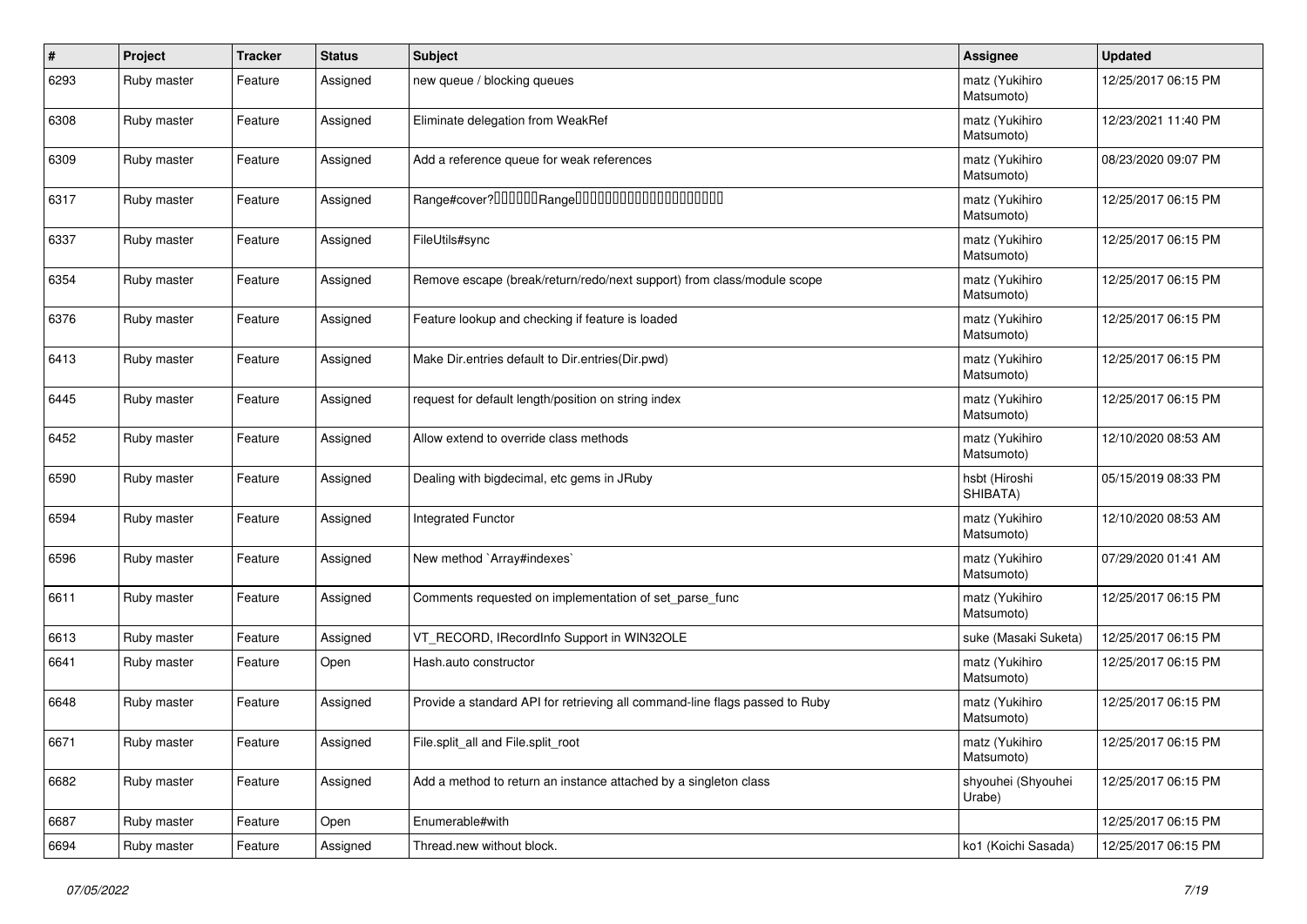| $\vert$ # | Project     | <b>Tracker</b> | <b>Status</b> | <b>Subject</b>                                                                                                                                            | Assignee                          | <b>Updated</b>      |
|-----------|-------------|----------------|---------------|-----------------------------------------------------------------------------------------------------------------------------------------------------------|-----------------------------------|---------------------|
| 6695      | Ruby master | Feature        | Assigned      | Configuration for Thread/Fiber creation                                                                                                                   | ko1 (Koichi Sasada)               | 12/25/2017 06:15 PM |
| 6733      | Ruby master | Feature        | Open          | New inspect framework                                                                                                                                     |                                   | 11/24/2021 05:06 AM |
| 6758      | Ruby master | Feature        | Open          | Object#sequence                                                                                                                                           |                                   | 12/25/2017 06:15 PM |
| 6769      | Ruby master | Feature        | Assigned      | rbinstall.rb: install both src and batch files separetely                                                                                                 | nobu (Nobuyoshi<br>Nakada)        | 10/30/2015 12:38 PM |
| 6783      | Ruby master | Feature        | Open          | Infinite loop in inspect, not overriding inspect, to_s, and no known circular references. Stepping<br>into inspect in debugger locks it up with 100% CPU. |                                   | 08/05/2019 11:13 PM |
| 6802      | Ruby master | Feature        | Assigned      | String#scan should have equivalent yielding MatchData                                                                                                     | matz (Yukihiro<br>Matsumoto)      | 12/25/2017 06:15 PM |
| 6810      | Ruby master | Feature        | Assigned      | module A::B; end` is not equivalent to `module A; module B; end; end` with respect to constant<br>lookup (scope)                                          | matz (Yukihiro<br>Matsumoto)      | 12/10/2020 09:22 AM |
| 6811      | Ruby master | Feature        | Assigned      | File, Dir and FileUtils should have bang-versions of singleton methods that fails silently                                                                | matz (Yukihiro<br>Matsumoto)      | 12/25/2017 06:15 PM |
| 6817      | Ruby master | Feature        | Open          | Partial application                                                                                                                                       | matz (Yukihiro<br>Matsumoto)      | 12/25/2017 06:15 PM |
| 6828      | Ruby master | Feature        | Open          | <b>Constancy of Constants</b>                                                                                                                             |                                   | 12/10/2020 08:47 AM |
| 6841      | Ruby master | Feature        | Assigned      | Shorthand for Assigning Return Value of Method to Self                                                                                                    | matz (Yukihiro<br>Matsumoto)      | 12/10/2020 08:53 AM |
| 6842      | Ruby master | Feature        | Assigned      | Add Optional Arguments to String#strip                                                                                                                    | matz (Yukihiro<br>Matsumoto)      | 08/24/2016 05:50 AM |
| 6857      | Ruby master | Feature        | Assigned      | bigdecimal/math BigMath.E/BigMath.exp R. P. Feynman inspired optimization                                                                                 | mrkn (Kenta Murata)               | 12/25/2017 06:15 PM |
| 6869      | Ruby master | Feature        | Open          | Do not treat `_` parameter exceptionally                                                                                                                  | matz (Yukihiro<br>Matsumoto)      | 12/10/2020 08:58 AM |
| 6946      | Ruby master | Feature        | Open          | FIPS support?                                                                                                                                             |                                   | 11/07/2018 04:00 PM |
| 6973      | Ruby master | Feature        | Assigned      | Add an #integral? method to Numeric to test for whole-number values                                                                                       | mrkn (Kenta Murata)               | 12/25/2017 06:15 PM |
| 7060      | Ruby master | Feature        | Open          | Broaden support for chmod                                                                                                                                 |                                   | 12/25/2017 06:15 PM |
| 7082      | Ruby master | Feature        | Open          | Process. kill 0 in windows can return spurious success                                                                                                    |                                   | 12/25/2017 06:15 PM |
| 7086      | Ruby master | Feature        | Assigned      | Condition Variable#wait has meaningless return value                                                                                                      | kosaki (Motohiro<br>KOSAKI)       | 12/25/2017 06:15 PM |
| 7087      | Ruby master | Feature        | Assigned      | :ConditionVariable#wait does not work with Monitor because Monitor#sleep does not exist                                                                   | matz (Yukihiro<br>Matsumoto)      | 12/25/2017 06:15 PM |
| 7106      | Ruby master | Feature        | Open          | FileUtils.touch should allow touching the symlink itself rather than the file the link points to                                                          |                                   | 12/25/2017 06:15 PM |
| 7121      | Ruby master | Feature        | Assigned      | Extending the use of `require'                                                                                                                            | matz (Yukihiro<br>Matsumoto)      | 12/25/2017 06:15 PM |
| 7132      | Ruby master | Feature        | Assigned      | Alternation between named / ordered method arguments and aliases for method arguments.                                                                    | matz (Yukihiro<br>Matsumoto)      | 12/25/2017 06:15 PM |
| 7148      | Ruby master | Feature        | Assigned      | Improved Tempfile w/o DelegateClass                                                                                                                       | Glass_saga (Masaki<br>Matsushita) | 03/27/2019 09:51 AM |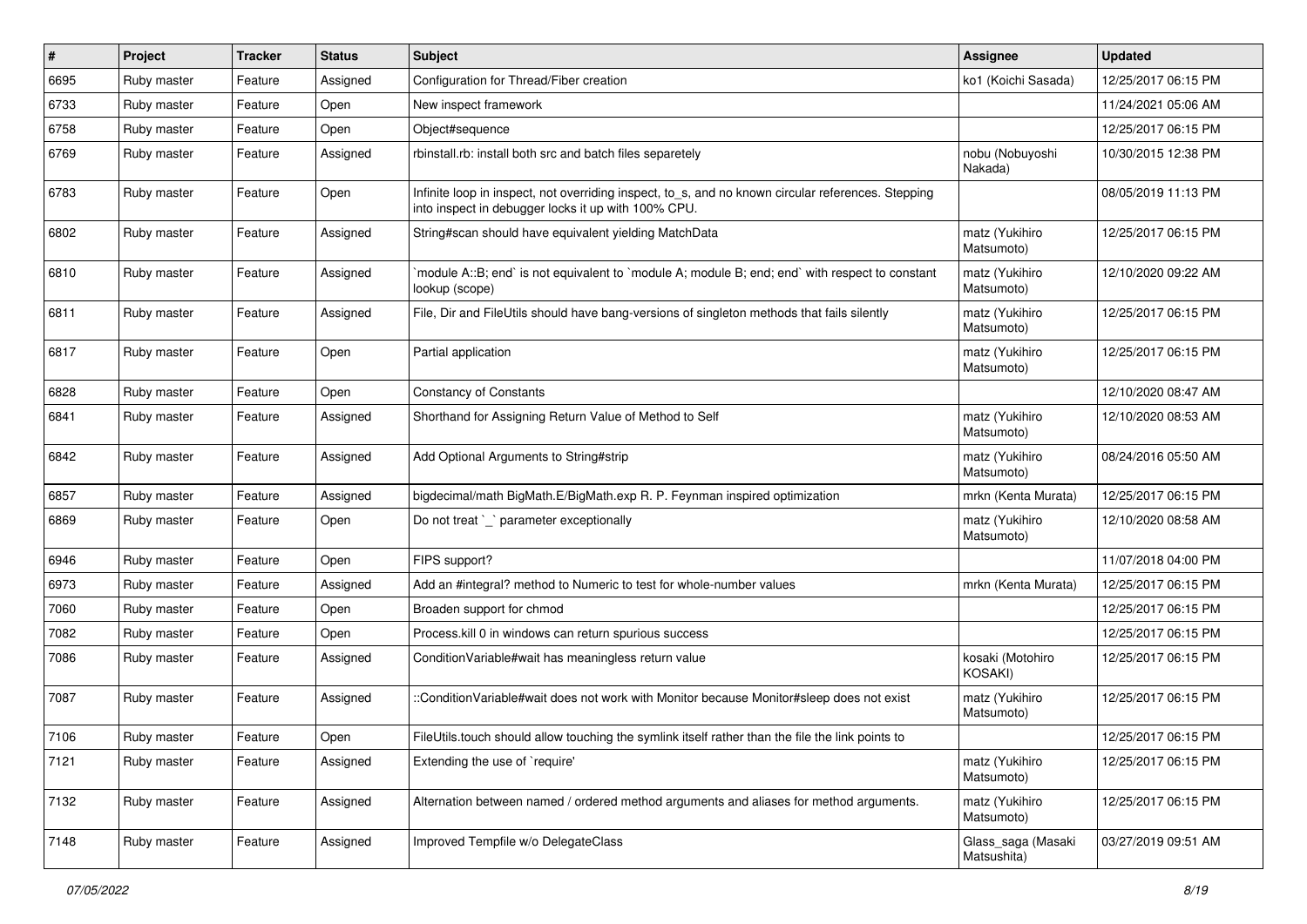| $\vert$ # | Project     | <b>Tracker</b> | <b>Status</b> | <b>Subject</b>                                                                           | Assignee                              | <b>Updated</b>      |
|-----------|-------------|----------------|---------------|------------------------------------------------------------------------------------------|---------------------------------------|---------------------|
| 7149      | Ruby master | Feature        | Open          | Constant magic for everyone.                                                             | matz (Yukihiro<br>Matsumoto)          | 12/25/2017 06:15 PM |
| 7220      | Ruby master | Feature        | Open          | Separate IO#dup, StringIO#initialize copy from dup(2)                                    |                                       | 12/10/2020 08:47 AM |
| 7250      | Ruby master | Feature        | Open          | A mechanism to include at once both instance-level and class-level methods from a module |                                       | 12/25/2017 06:15 PM |
| 7314      | Ruby master | Feature        | Assigned      | Convert Proc to Lambda doesn't work in MRI                                               | matz (Yukihiro<br>Matsumoto)          | 05/21/2016 09:15 AM |
| 7321      | Ruby master | Feature        | Assigned      | Newton.#nsolve 00 2 0000000000                                                           | mrkn (Kenta Murata)                   | 12/25/2017 06:15 PM |
| 7340      | Ruby master | Feature        | Open          | 'each_with' or 'into' alias for 'each_with_object'                                       |                                       | 12/25/2017 06:15 PM |
| 7341      | Ruby master | Feature        | Open          | Enumerable#associate                                                                     |                                       | 12/25/2017 06:15 PM |
| 7349      | Ruby master | Feature        | Assigned      | Struct#inspect needs more meaningful output                                              | matz (Yukihiro<br>Matsumoto)          | 12/25/2017 06:15 PM |
| 7362      | Ruby master | Feature        | Assigned      | Adding Pathname#start_with?                                                              | akr (Akira Tanaka)                    | 12/25/2017 06:15 PM |
| 7377      | Ruby master | Feature        | Open          | #indetical? as an alias for #equal?                                                      | matz (Yukihiro<br>Matsumoto)          | 12/25/2017 06:15 PM |
| 7384      | Ruby master | Feature        | Open          | Rename #each_with_object to #each_with                                                   |                                       | 12/25/2017 06:15 PM |
| 7394      | Ruby master | Feature        | Assigned      | Enumerable#find ifnone parameter could be non-callable                                   | nobu (Nobuyoshi<br>Nakada)            | 02/10/2021 09:32 AM |
| 7412      | Ruby master | Feature        | Assigned      | Pathname#relative path from does not support mixed directory separators on windows       | akr (Akira Tanaka)                    | 01/05/2018 09:00 PM |
| 7436      | Ruby master | Feature        | Assigned      | Allow for a "granularity" flag for backtrace_locations                                   | matz (Yukihiro<br>Matsumoto)          | 12/25/2017 06:15 PM |
| 7444      | Ruby master | Feature        | Open          | Array#product_set                                                                        | matz (Yukihiro<br>Matsumoto)          | 12/25/2017 06:15 PM |
| 7488      | Ruby master | Feature        | Assigned      | Receiving object id in object creation probes                                            | tenderlovemaking<br>(Aaron Patterson) | 12/25/2017 06:15 PM |
| 7503      | Ruby master | Feature        | Assigned      | make timeout.rb async-interrupt safe by default                                          | matz (Yukihiro<br>Matsumoto)          | 12/25/2017 06:15 PM |
| 7518      | Ruby master | Feature        | Assigned      | Fiddle::Pointer#to_str and Fiddle::Pointer#to_int should be removed                      | tenderlovemaking<br>(Aaron Patterson) | 08/15/2013 04:56 AM |
| 7532      | Ruby master | Feature        | Assigned      | Hardcoded compiler location                                                              | nobu (Nobuyoshi<br>Nakada)            | 12/25/2017 06:15 PM |
| 7545      | Ruby master | Feature        | Open          | Make Range act as a "lazy ordered set"                                                   |                                       | 12/10/2020 08:49 AM |
| 7546      | Ruby master | Feature        | Open          | Change behavior of `Array#slice` for an argument of `Range` class                        | matz (Yukihiro<br>Matsumoto)          | 12/10/2020 08:49 AM |
| 7548      | Ruby master | Feature        | Open          | Load and Require Callbacks                                                               | matz (Yukihiro<br>Matsumoto)          | 12/25/2017 06:15 PM |
| 7580      | Ruby master | Feature        | Assigned      | Range translation                                                                        | matz (Yukihiro<br>Matsumoto)          | 06/11/2018 09:51 AM |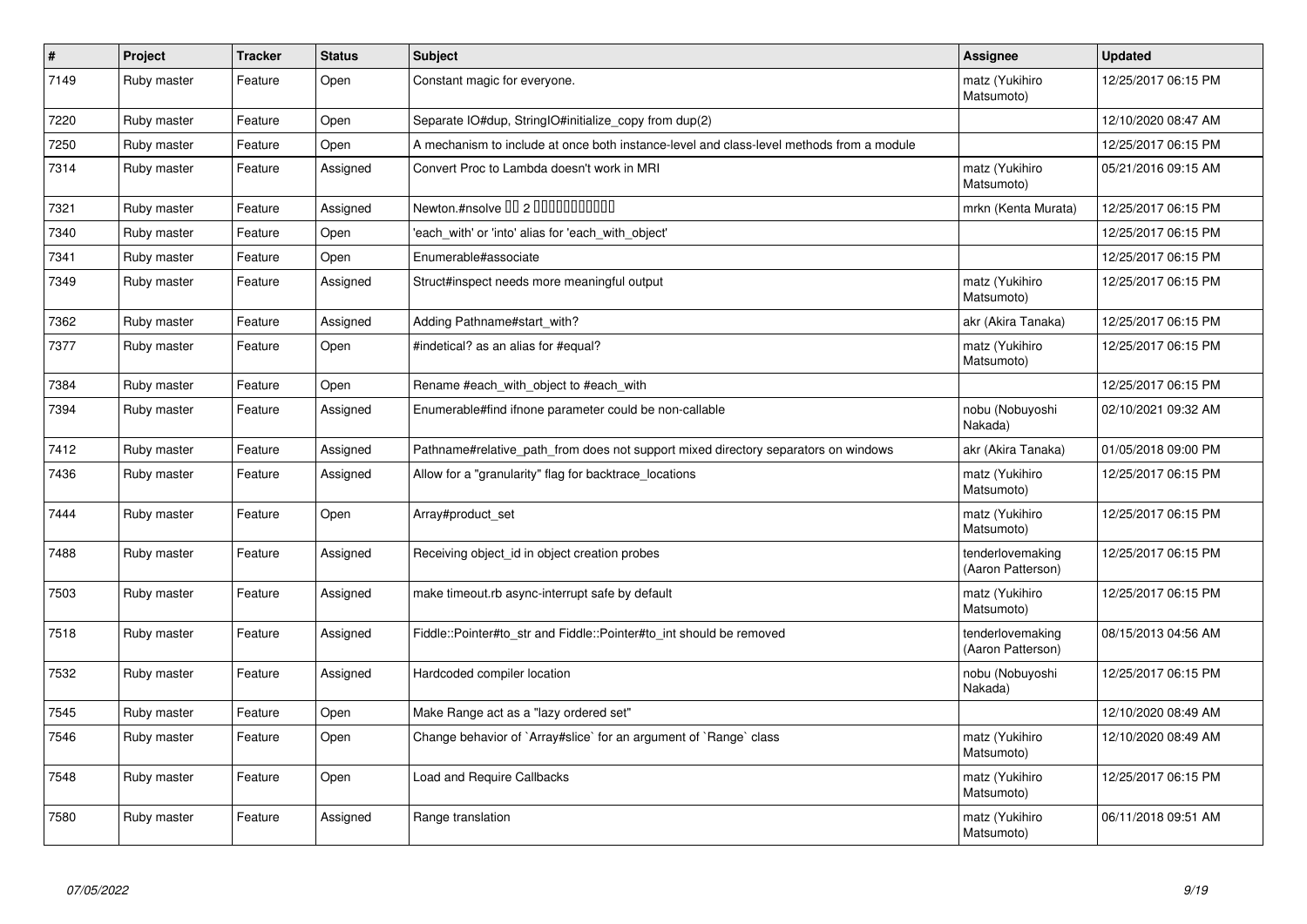| $\vert$ # | Project     | <b>Tracker</b> | <b>Status</b> | <b>Subject</b>                                                                                     | Assignee                              | <b>Updated</b>      |
|-----------|-------------|----------------|---------------|----------------------------------------------------------------------------------------------------|---------------------------------------|---------------------|
| 7604      | Ruby master | Feature        | Open          | Make === comparison operator ability to delegate comparison to an argument                         | matz (Yukihiro<br>Matsumoto)          | 12/25/2017 06:15 PM |
| 7611      | Ruby master | Feature        | Open          | Focal method for all loads/requires                                                                | matz (Yukihiro<br>Matsumoto)          | 12/25/2017 06:15 PM |
| 7614      | Ruby master | Feature        | Open          | alias_accessor                                                                                     | matz (Yukihiro<br>Matsumoto)          | 12/25/2017 06:15 PM |
| 7644      | Ruby master | Feature        | Assigned      | In refinements, change "using" keyword to a less generic word.                                     | matz (Yukihiro<br>Matsumoto)          | 12/10/2020 08:49 AM |
| 7654      | Ruby master | Feature        | Open          | Add optional code block to IO::readlines                                                           | matz (Yukihiro<br>Matsumoto)          | 12/25/2017 06:15 PM |
| 7657      | Ruby master | Feature        | Open          | Array#& doesn't accept Enumerables                                                                 | matz (Yukihiro<br>Matsumoto)          | 12/25/2017 06:15 PM |
| 7702      | Ruby master | Feature        | Open          | Remove Proc#binding                                                                                | matz (Yukihiro<br>Matsumoto)          | 07/15/2019 07:39 PM |
| 7704      | Ruby master | Feature        | Open          | Add a list of enabled (experimental) language features.                                            | matz (Yukihiro<br>Matsumoto)          | 12/25/2017 06:15 PM |
| 7708      | Ruby master | Feature        | Open          | support for patches list                                                                           |                                       | 12/25/2017 06:15 PM |
| 7739      | Ruby master | Feature        | Assigned      | Define Hash#  as Hash#reverse_merge in Rails                                                       | matz (Yukihiro<br>Matsumoto)          | 12/25/2017 06:15 PM |
| 7745      | Ruby master | Feature        | Open          | lib/observer.rb: Observers are compared by identity                                                | nobu (Nobuyoshi<br>Nakada)            | 12/25/2017 06:15 PM |
| 7747      | Ruby master | Feature        | Open          | Expanded API for Binding semantics                                                                 |                                       | 12/23/2021 11:43 PM |
| 7748      | Ruby master | Feature        | Open          | Contextual send                                                                                    | matz (Yukihiro<br>Matsumoto)          | 12/10/2020 08:53 AM |
| 7788      | Ruby master | Feature        | Open          | YAML Tag Schema Support                                                                            | tenderlovemaking<br>(Aaron Patterson) | 12/25/2017 06:15 PM |
| 7795      | Ruby master | Feature        | Open          | Symbol.defined? and/or to existing symbol                                                          | matz (Yukihiro<br>Matsumoto)          | 12/25/2017 06:15 PM |
| 7845      | Ruby master | Feature        | Open          | Strip doesn't handle unicode space characters in ruby 1.9.2 & 1.9.3 (does in 1.9.1)                |                                       | 12/23/2021 11:43 PM |
| 7848      | Ruby master | Feature        | Open          | Restore default state for core ruby objects                                                        | matz (Yukihiro<br>Matsumoto)          | 12/25/2017 06:15 PM |
| 7876      | Ruby master | Feature        | Open          | Add method for accessing Class from within Singleton Class                                         | matz (Yukihiro<br>Matsumoto)          | 12/25/2017 06:15 PM |
| 7883      | Ruby master | Feature        | Open          | Add Regex#to_proc                                                                                  | matz (Yukihiro<br>Matsumoto)          | 12/25/2017 06:15 PM |
| 7895      | Ruby master | Feature        | Open          | Exception#backtrace_locations to go with Thread#backtrace_locations and<br>Kernel#caller_locations |                                       | 12/23/2021 11:43 PM |
| 7914      | Ruby master | Feature        | Open          | Case for local class methods                                                                       | matz (Yukihiro<br>Matsumoto)          | 12/25/2017 06:15 PM |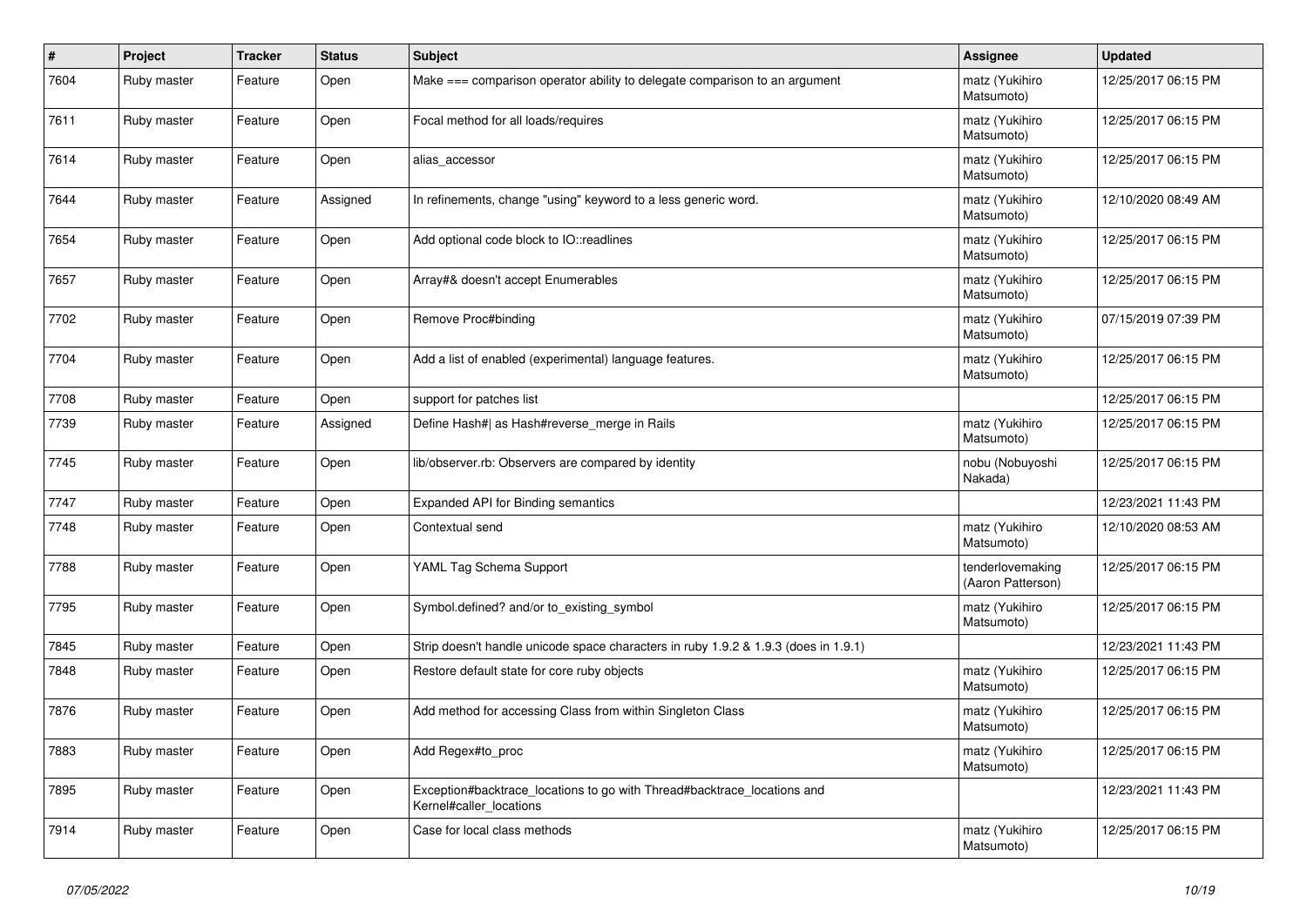| $\sharp$ | Project     | <b>Tracker</b> | <b>Status</b> | Subject                                                                              | Assignee                            | <b>Updated</b>      |
|----------|-------------|----------------|---------------|--------------------------------------------------------------------------------------|-------------------------------------|---------------------|
| 7981     | Ruby master | Feature        | Open          | ruby does not respect --                                                             |                                     | 02/28/2013 02:49 PM |
| 8016     | Ruby master | Feature        | Assigned      | Alias _FILE_ and _LINE_ as methods                                                   | matz (Yukihiro<br>Matsumoto)        | 12/25/2017 06:15 PM |
| 8042     | Ruby master | Feature        | Assigned      | Add Addrinfo#socket to create a socket that is not connected or bound                | matz (Yukihiro<br>Matsumoto)        | 12/25/2017 06:15 PM |
| 8046     | Ruby master | Feature        | Open          | allow Object#extend to take a block                                                  |                                     | 12/25/2017 06:15 PM |
| 8047     | Ruby master | Feature        | Assigned      | IPAddr makes host address with netmask                                               | knu (Akinori MUSHA)                 | 01/05/2018 09:00 PM |
| 8061     | Ruby master | Feature        | Open          | 000000000000000                                                                      | matz (Yukihiro<br>Matsumoto)        | 12/25/2017 06:15 PM |
| 8083     | Ruby master | Feature        | Assigned      | Exit status is limited to one-byte values which is invalid for Windows               | cruby-windows                       | 03/14/2013 08:26 PM |
| 8088     | Ruby master | Feature        | Open          | Method#parameters (and friends) should provide useful information about core methods |                                     | 12/23/2021 11:43 PM |
| 8126     | Ruby master | Feature        | Assigned      | OpenSSL::SSL:SSLSocket does not define #recv and #send messages                      | rhenium (Kazuki<br>Yamaguchi)       | 08/08/2019 11:05 PM |
| 8164     | Ruby master | Feature        | Assigned      | Public/Private                                                                       | matz (Yukihiro<br>Matsumoto)        | 12/10/2020 08:50 AM |
| 8184     | Ruby master | Feature        | Open          | Avoid the creation of meaningless ranges (nil, false, true)                          |                                     | 03/29/2013 11:16 PM |
| 8206     | Ruby master | Feature        | Open          | Should Ruby core implement String#blank?                                             |                                     | 04/28/2016 02:05 PM |
| 8223     | Ruby master | Feature        | Open          | Make Matrix more omnivorous.                                                         | marcandre<br>(Marc-Andre Lafortune) | 04/09/2013 03:42 AM |
| 8229     | Ruby master | Feature        | Open          | extend Hash.include?                                                                 | matz (Yukihiro<br>Matsumoto)        | 12/10/2020 08:53 AM |
| 8232     | Ruby master | Feature        | Open          | Rudiments of abstract algebra in Ruby                                                | matz (Yukihiro<br>Matsumoto)        | 04/09/2013 01:47 AM |
| 8259     | Ruby master | Feature        | Open          | Atomic attributes accessors                                                          |                                     | 12/23/2021 11:43 PM |
| 8263     | Ruby master | Feature        | Assigned      | Support discovering yield state of individual Fibers                                 | ko1 (Koichi Sasada)                 | 12/23/2021 11:40 PM |
| 8270     | Ruby master | Feature        | Open          | Ruby should build without thread support (aka minix)                                 | nobu (Nobuyoshi<br>Nakada)          | 12/10/2020 08:53 AM |
| 8271     | Ruby master | Feature        | Assigned      | Proposal for moving to a more visible, formal process for feature requests           | matz (Yukihiro<br>Matsumoto)        | 12/23/2021 11:40 PM |
| 8272     | Ruby master | Feature        | Open          | Transfer feature tracking to CommonRuby                                              |                                     | 12/23/2021 11:40 PM |
| 8275     | Ruby master | Feature        | Open          | Add Module#public_const_get                                                          |                                     | 12/23/2021 11:43 PM |
| 8291     | Ruby master | Feature        | Open          | Allow retrieving the root Fiber of a Thread                                          |                                     | 12/23/2021 11:43 PM |
| 8295     | Ruby master | Feature        | Assigned      | Float I Rational 0000000000000 BigDecimal 0000000                                    | mrkn (Kenta Murata)                 | 12/25/2017 06:15 PM |
| 8321     | Ruby master | Feature        | Open          | Ripper: I would like coordinates for keywords                                        |                                     | 05/10/2013 07:01 PM |
| 8366     | Ruby master | Feature        | Open          | Exception.message take time to execute depending on the instance variables           |                                     | 09/22/2014 06:41 AM |
| 8404     | Ruby master | Feature        | Open          | virtual, hooked or read only global variabels for ruby only code too                 |                                     | 05/14/2013 09:19 PM |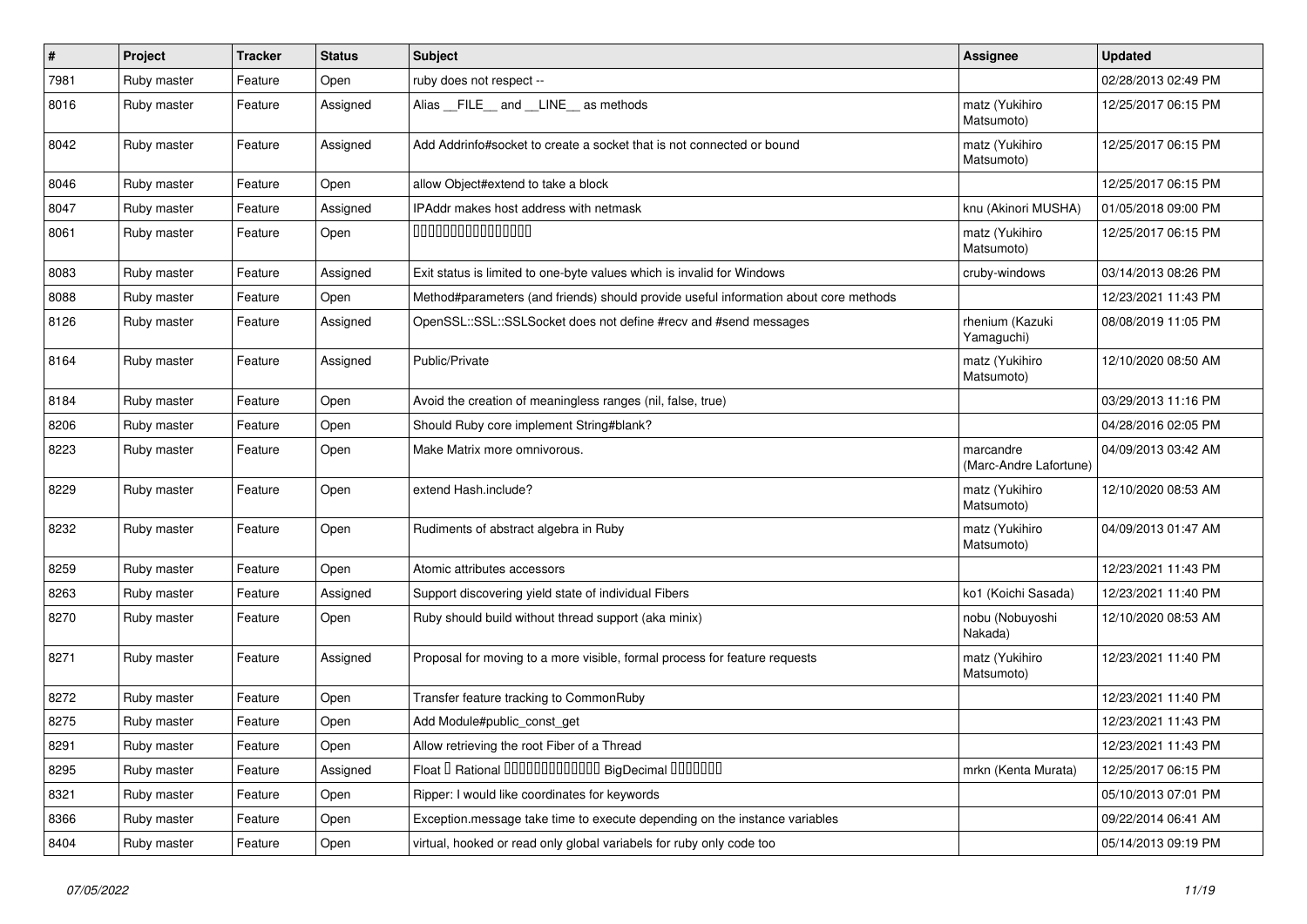| $\pmb{\#}$ | Project     | <b>Tracker</b> | <b>Status</b> | <b>Subject</b>                                                                            | Assignee                     | <b>Updated</b>      |
|------------|-------------|----------------|---------------|-------------------------------------------------------------------------------------------|------------------------------|---------------------|
| 8437       | Ruby master | Feature        | Open          | custom operators, unicode                                                                 |                              | 08/30/2015 03:05 AM |
| 8449       | Ruby master | Feature        | Open          | Array#ary plus always returns an array                                                    | nobu (Nobuyoshi<br>Nakada)   | 06/02/2013 04:23 PM |
| 8452       | Ruby master | Feature        | Open          | Kernel#otherwise to rewrite code like (obj    default obj).do smth                        |                              | 05/26/2013 08:41 PM |
| 8460       | Ruby master | Feature        | Assigned      | PATCH: optparse: add keep_unknown option                                                  | nobu (Nobuyoshi<br>Nakada)   | 05/27/2021 10:07 PM |
| 8478       | Ruby master | Feature        | Open          | The hash returned by Enumerable#group_by should have an empty array for its default value | matz (Yukihiro<br>Matsumoto) | 06/04/2013 03:56 PM |
| 8494       | Ruby master | Feature        | Open          | Safe method for defensive copies. alternative to 'dup'                                    |                              | 06/05/2013 04:26 PM |
| 8506       | Ruby master | Feature        | Open          | Object#iter_for / Object#to_iter                                                          |                              | 06/10/2013 05:21 PM |
| 8536       | Ruby master | Feature        | Assigned      | Implement is numeric? family of methods                                                   | matz (Yukihiro<br>Matsumoto) | 12/25/2017 06:15 PM |
| 8544       | Ruby master | Feature        | Open          | OpenURI should open 'file://' URIs                                                        |                              | 12/12/2015 04:30 PM |
| 8564       | Ruby master | Feature        | Open          | Extend Module#attr methods                                                                |                              | 02/05/2015 07:39 PM |
| 8566       | Ruby master | Feature        | Open          | [PATCH] Allow to configure additional preludes                                            |                              | 12/10/2014 01:13 PM |
| 8570       | Ruby master | Feature        | Open          | Better mechanisms to safely load classes concurrently                                     |                              | 12/23/2021 11:43 PM |
| 8576       | Ruby master | Feature        | Assigned      | Add optimized method type for constant value methods                                      | ko1 (Koichi Sasada)          | 12/25/2017 06:15 PM |
| 8598       | Ruby master | Feature        | Open          | Expose information whether a timezone offset has been explicitly set on DateTime object   |                              | 07/03/2013 08:27 PM |
| 8614       | Ruby master | Feature        | Open          | Object#singleton_class with a block                                                       |                              | 07/12/2013 10:14 AM |
| 8619       | Ruby master | Feature        | Open          | <b>Standard Profiling API</b>                                                             |                              | 12/23/2021 11:43 PM |
| 8626       | Ruby master | Feature        | Open          | Add a Set coercion method to the standard lib: Set(possible_set)                          |                              | 12/23/2021 11:43 PM |
| 8635       | Ruby master | Feature        | Open          | attr_accessor with default block                                                          |                              | 12/23/2021 11:43 PM |
| 8640       | Ruby master | Feature        | Open          | Add Time#elapsed to return nanoseconds since creation                                     |                              | 12/23/2021 11:43 PM |
| 8663       | Ruby master | Feature        | Open          | Officialy alias ArgumentError to ArgError                                                 | matz (Yukihiro<br>Matsumoto) | 08/09/2013 07:42 PM |
| 8678       | Ruby master | Feature        | Assigned      | Allow invalid string to work with regexp                                                  | matz (Yukihiro<br>Matsumoto) | 01/05/2018 09:00 PM |
| 8681       | Ruby master | Feature        | Open          | Net::HTTP should set TCP_NODELAY for requests with body                                   |                              | 12/23/2021 11:43 PM |
| 8688       | Ruby master | Feature        | Open          | #sprintf should accept strings as keys                                                    |                              | 07/26/2013 02:33 AM |
| 8714       | Ruby master | Feature        | Open          | Non-interpolated regular expression literal                                               |                              | 08/02/2013 08:00 PM |
| 8751       | Ruby master | Feature        | Open          | Add offsets to method#source location                                                     |                              | 12/23/2021 11:43 PM |
| 8772       | Ruby master | Feature        | Open          | Hash alias #  merge, and the case for Hash and Array polymorphism                         |                              | 12/25/2017 06:15 PM |
| 8786       | Ruby master | Feature        | Open          | Process.clock_gettime(:realtime)                                                          |                              | 08/15/2013 10:33 PM |
| 8804       | Ruby master | Feature        | Open          | ONCE syntax                                                                               | matz (Yukihiro<br>Matsumoto) | 01/04/2020 08:26 PM |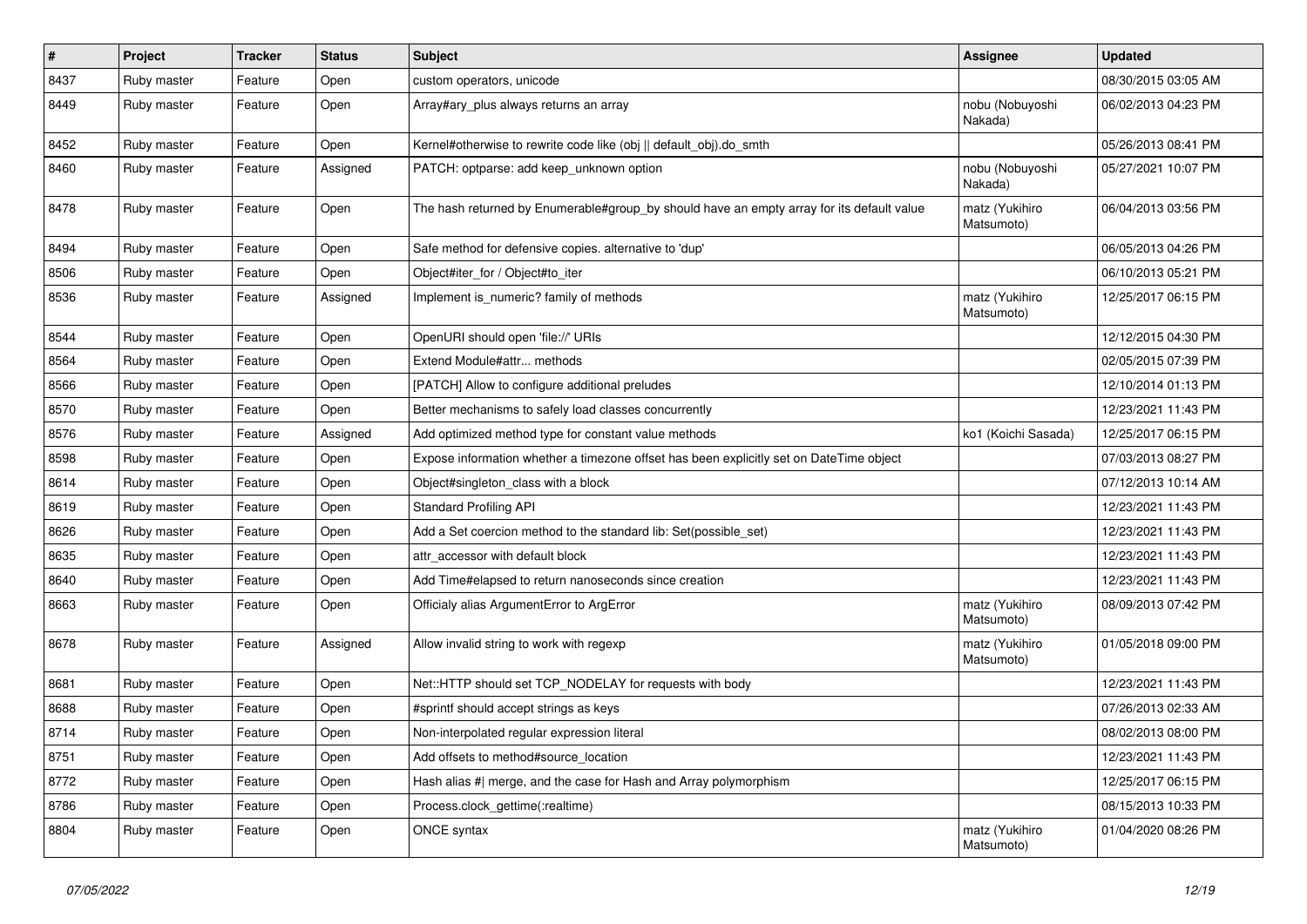| $\vert$ # | <b>Project</b> | <b>Tracker</b> | <b>Status</b> | <b>Subject</b>                                                                                                                         | Assignee                     | <b>Updated</b>      |
|-----------|----------------|----------------|---------------|----------------------------------------------------------------------------------------------------------------------------------------|------------------------------|---------------------|
| 8807      | Ruby master    | Feature        | Open          | <b>Custom literals</b>                                                                                                                 |                              | 12/10/2020 08:53 AM |
| 8827      | Ruby master    | Feature        | Open          | A method that flips the receiver and the first argument                                                                                |                              | 08/29/2013 05:59 AM |
| 8834      | Ruby master    | Feature        | Open          | Kernel#load relative                                                                                                                   |                              | 04/18/2019 11:41 PM |
| 8839      | Ruby master    | Feature        | Assigned      | Class and module should return the class or module that was opened                                                                     | matz (Yukihiro<br>Matsumoto) | 12/28/2015 08:36 AM |
| 8848      | Ruby master    | Feature        | Open          | Syntax for binary strings                                                                                                              |                              | 12/23/2021 11:43 PM |
| 8850      | Ruby master    | Feature        | Assigned      | Convert Rational to decimal string                                                                                                     | matz (Yukihiro<br>Matsumoto) | 12/25/2017 06:15 PM |
| 8853      | Ruby master    | Feature        | Open          | Should String#sub(pattern) returns an Enumerator?                                                                                      |                              | 07/13/2019 12:32 AM |
| 8862      | Ruby master    | Feature        | Open          | getoptiong to accept user-provided commandline                                                                                         |                              | 09/04/2013 09:53 PM |
| 8896      | Ruby master    | Feature        | Open          | #tap with missing block                                                                                                                |                              | 12/23/2021 11:43 PM |
| 8921      | Ruby master    | Feature        | Open          | Allow select, reject, etc to accept a regex                                                                                            |                              | 04/04/2020 05:57 AM |
| 8947      | Ruby master    | Feature        | Open          | make alias, alias method, attr * return name of the alias                                                                              |                              | 12/23/2021 11:43 PM |
| 8948      | Ruby master    | Feature        | Assigned      | Frozen regex                                                                                                                           | matz (Yukihiro<br>Matsumoto) | 12/20/2020 07:15 PM |
| 8959      | Ruby master    | Feature        | Assigned      | Allow top level prepend                                                                                                                | nobu (Nobuyoshi<br>Nakada)   | 10/16/2013 03:22 AM |
| 8960      | Ruby master    | Feature        | Assigned      | Add Exception#backtrace_locations                                                                                                      | ko1 (Koichi Sasada)          | 11/25/2016 02:15 PM |
| 8961      | Ruby master    | Feature        | Open          | Synchronizable module to easily wrap methods in a mutex                                                                                |                              | 12/23/2021 11:43 PM |
| 8967      | Ruby master    | Feature        | Open          | add uninclude and unextend method                                                                                                      |                              | 09/30/2013 02:18 PM |
| 8970      | Ruby master    | Feature        | Open          | Array.zip and Array.product                                                                                                            |                              | 09/12/2019 03:40 AM |
| 8987      | Ruby master    | Feature        | Open          | map/collect extension which handles arguments                                                                                          |                              | 01/05/2018 09:00 PM |
| 8994      | Ruby master    | Feature        | Open          | add methods for Float to get if an NaN is quiet or not, also add class methods for Float to<br>"generate" an quiet NaN and an loud NaN |                              | 10/21/2019 10:38 PM |
| 9020      | Ruby master    | Feature        | Assigned      | Net::HTTPResponse predicate/query methods                                                                                              | naruse (Yui NARUSE)          | 12/25/2017 06:15 PM |
| 9023      | Ruby master    | Feature        | Assigned      | Array#tail                                                                                                                             | matz (Yukihiro<br>Matsumoto) | 12/23/2021 11:40 PM |
| 9043      | Ruby master    | Feature        | Open          | Add String#f method as shortcut for #freeze                                                                                            | matz (Yukihiro<br>Matsumoto) | 01/05/2018 09:00 PM |
| 9049      | Ruby master    | Feature        | Open          | Shorthands (a:b, *) for inclusive indexing                                                                                             |                              | 03/15/2018 12:26 AM |
| 9070      | Ruby master    | Feature        | Open          | Introduce `---` as synonym of `end` keyword                                                                                            | matz (Yukihiro<br>Matsumoto) | 11/02/2013 03:23 AM |
| 9095      | Ruby master    | Feature        | Open          | Allow `Symbol#to_proc` to take arguments                                                                                               |                              | 11/10/2013 04:25 AM |
| 9111      | Ruby master    | Feature        | Open          | Encoding-free String comparison                                                                                                        |                              | 11/21/2013 04:35 PM |
| 9116      | Ruby master    | Feature        | Open          | String#rsplit missing                                                                                                                  |                              | 04/27/2017 10:00 AM |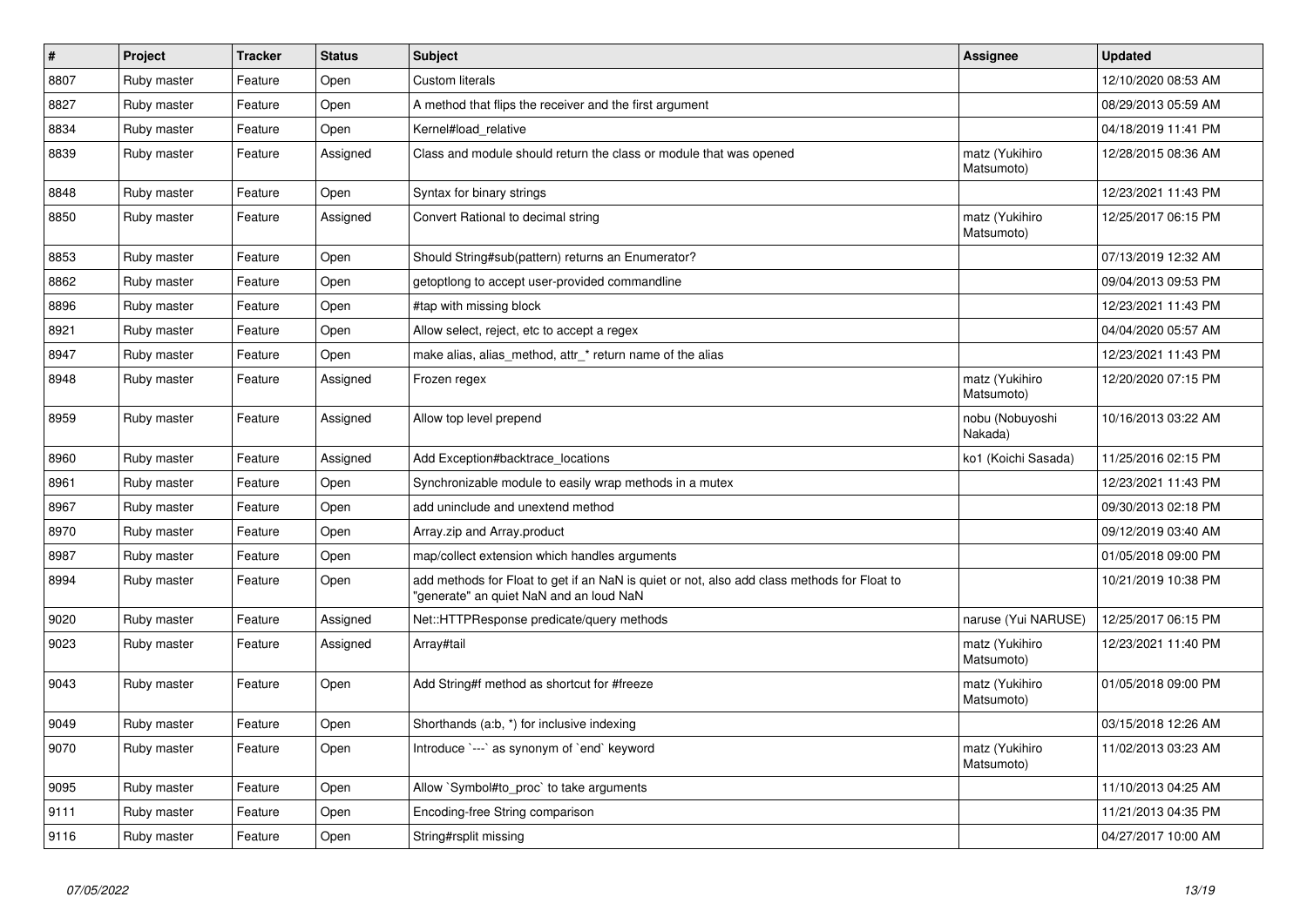| $\vert$ # | Project     | <b>Tracker</b> | <b>Status</b> | Subject                                                                     | Assignee                            | <b>Updated</b>      |
|-----------|-------------|----------------|---------------|-----------------------------------------------------------------------------|-------------------------------------|---------------------|
| 9123      | Ruby master | Feature        | Open          | Make Numeric#nonzero? behavior consistent with Numeric#zero?                | matz (Yukihiro<br>Matsumoto)        | 06/11/2019 12:55 PM |
| 9145      | Ruby master | Feature        | Open          | Queue#pop(true) return nil if empty instead of raising ThreadError          |                                     | 01/01/2018 07:41 PM |
| 9174      | Ruby master | Feature        | Open          | value receiving block for Hash#has_key?                                     |                                     | 11/29/2013 06:33 AM |
| 9185      | Ruby master | Feature        | Open          | Add alias_class_method or class_alias functionality                         |                                     | 01/05/2018 09:00 PM |
| 9235      | Ruby master | Feature        | Assigned      | Documentation for commercial support                                        | zzak (Zachary Scott)                | 08/10/2019 02:55 PM |
| 9253      | Ruby master | Feature        | Open          | Regexp named match and case statement                                       |                                     | 01/05/2018 09:00 PM |
| 9260      | Ruby master | Feature        | Open          | make FileUtils.rm rf raise on errors                                        |                                     | 12/19/2013 12:27 AM |
| 9347      | Ruby master | Feature        | Open          | Accept non callable argument to detect                                      | marcandre<br>(Marc-Andre Lafortune) | 01/05/2018 09:00 PM |
| 9355      | Ruby master | Feature        | Open          | Re: Rename method id to method name in TracePoint class                     |                                     | 07/12/2019 03:45 AM |
| 9400      | Ruby master | Feature        | Open          | Respect constant lookup when using `raise`                                  |                                     | 07/12/2019 03:36 AM |
| 9401      | Ruby master | Feature        | Open          | Yet another syntax for literal anonymous functions (lambdas)                |                                     | 12/23/2021 11:43 PM |
| 9402      | Ruby master | Feature        | Open          | A syntax to specify the default value of a hash                             |                                     | 12/23/2021 11:43 PM |
| 9445      | Ruby master | Feature        | Open          | Support emitting 1.9 Symbol keyword Hash syntax when pretty printing Hashes |                                     | 01/24/2014 06:01 AM |
| 9515      | Ruby master | Feature        | Open          | IO.each` and `CSV.each`                                                     |                                     | 01/04/2020 05:41 PM |
| 9522      | Ruby master | Feature        | Open          | Float("NaN"), Float("Infinity")                                             |                                     | 02/16/2014 05:36 AM |
| 9527      | Ruby master | Feature        | Open          | make Net::HTTP.get_print not only to \$stdout but to an IO as a parameter   |                                     | 02/23/2014 06:04 AM |
| 9553      | Ruby master | Feature        | Open          | Make argument validation routine of a method an object                      |                                     | 02/22/2014 07:58 AM |
| 9556      | Ruby master | Feature        | Open          | Add HTTP#get block functionality to HTTP.get                                |                                     | 02/23/2014 05:53 AM |
| 9557      | Ruby master | Feature        | Open          | Enumerator#next and Enumerator#peek with argument                           |                                     | 04/11/2014 07:00 PM |
| 9585      | Ruby master | Feature        | Open          | Add Object#in? to make ruby easier to read                                  |                                     | 03/15/2014 04:49 PM |
| 9590      | Ruby master | Feature        | Open          | introduce st_foreach_update and st_foreach_update_check for performance.    | tarui (Masaya Tarui)                | 01/05/2018 09:00 PM |
| 9613      | Ruby master | Feature        | Open          | Warn about unsafe ossl ciphers                                              |                                     | 09/13/2015 03:27 AM |
| 9614      | Ruby master | Feature        | Open          | ordering of non-Hash items which use st_ internally                         | matz (Yukihiro<br>Matsumoto)        | 01/05/2018 09:00 PM |
| 9667      | Ruby master | Feature        | Open          | Optimization of FILE and dir                                                |                                     | 03/25/2014 04:48 AM |
| 9686      | Ruby master | Feature        | Open          | Syntax for symbols used in hashes                                           |                                     | 12/23/2021 11:43 PM |
| 9704      | Ruby master | Feature        | Open          | Refinements as files instead of modules                                     | matz (Yukihiro<br>Matsumoto)        | 10/11/2016 06:36 PM |
| 9725      | Ruby master | Feature        | Open          | Do not inspect NameError target object unless verbose                       |                                     | 05/08/2015 02:18 AM |
| 9755      | Ruby master | Feature        | Assigned      | Thread::Backtrace::Location#defined class                                   | ko1 (Koichi Sasada)                 | 04/18/2014 09:22 AM |
| 9768      | Ruby master | Feature        | Assigned      | Method that is visible only within a certain module/class                   | matz (Yukihiro<br>Matsumoto)        | 04/25/2014 06:43 AM |
| 9779      | Ruby master | Feature        | Open          | Add Module#descendents                                                      |                                     | 01/05/2018 09:00 PM |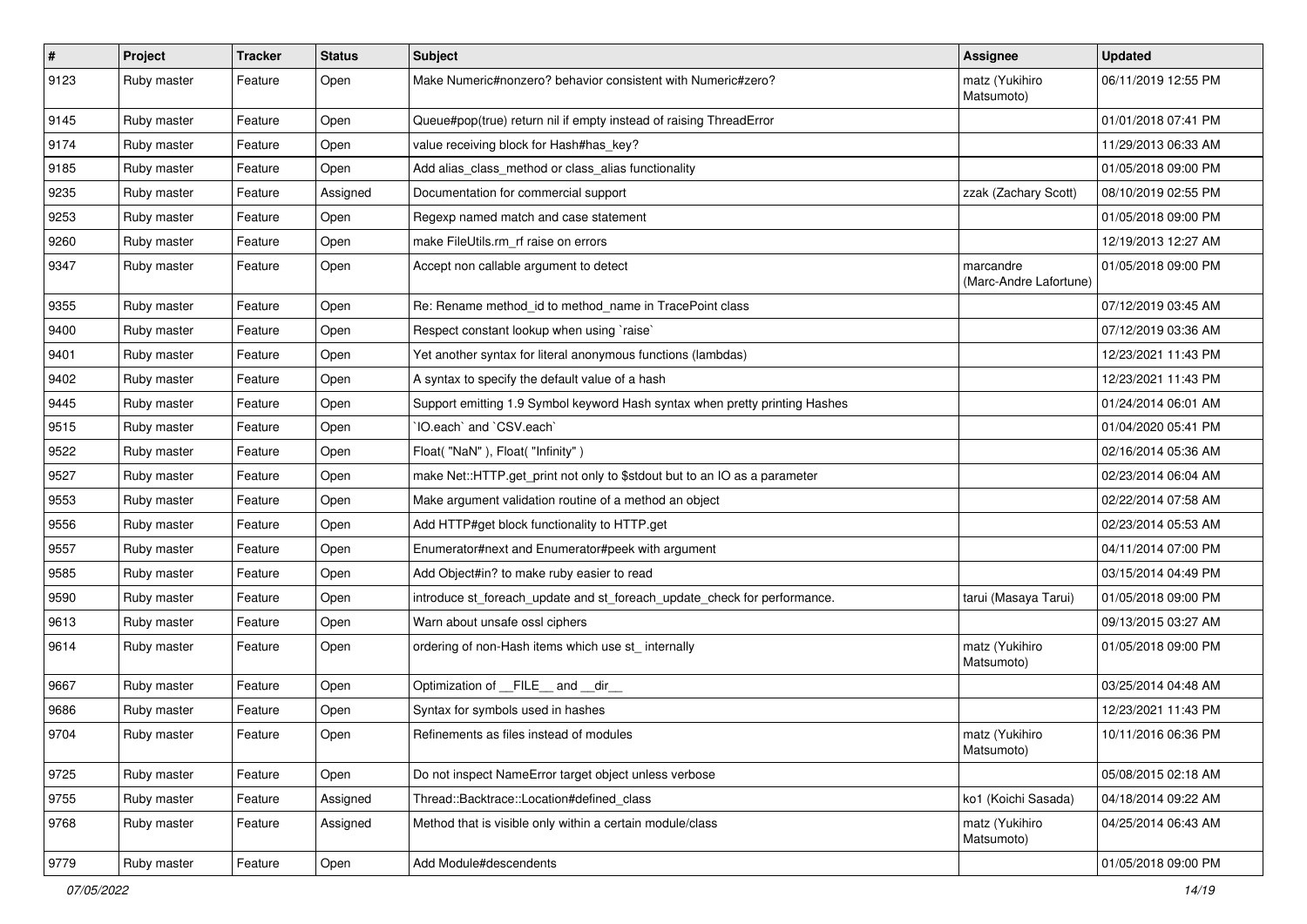| $\vert$ # | <b>Project</b> | Tracker | <b>Status</b> | <b>Subject</b>                                                                                                                                                                    | Assignee                     | <b>Updated</b>      |
|-----------|----------------|---------|---------------|-----------------------------------------------------------------------------------------------------------------------------------------------------------------------------------|------------------------------|---------------------|
| 9784      | Ruby master    | Feature | Open          | Alias URI#merge to URI#join                                                                                                                                                       |                              | 04/29/2014 05:42 AM |
| 9804      | Ruby master    | Feature | Open          | File::CREATE as a synonym for File::CREAT                                                                                                                                         |                              | 12/23/2021 11:43 PM |
| 9807      | Ruby master    | Feature | Open          | String.new with block                                                                                                                                                             |                              | 05/07/2014 05:54 AM |
| 9816      | Ruby master    | Feature | Assigned      | 00000000000000000000                                                                                                                                                              | matz (Yukihiro<br>Matsumoto) | 10/28/2014 08:29 AM |
| 9830      | Ruby master    | Feature | Assigned      | Support for GOST private/public keys                                                                                                                                              |                              | 09/13/2015 03:10 AM |
| 9853      | Ruby master    | Feature | Open          | Please consider quoted generation of hash like in %h( foo bar bee blaa)                                                                                                           |                              | 05/19/2014 04:43 PM |
| 9871      | Ruby master    | Feature | Open          | load a ruby library which doesn't have extension                                                                                                                                  |                              | 05/28/2014 10:07 AM |
| 9887      | Ruby master    | Feature | Open          | Add uninclude please                                                                                                                                                              |                              | 05/31/2014 01:33 PM |
| 9909      | Ruby master    | Feature | Open          | why shouldn't constant lookup check the nesting of module's name                                                                                                                  |                              | 06/07/2014 02:18 AM |
| 9918      | Ruby master    | Feature | Open          | Exception#cause should be shown in output and #inspect                                                                                                                            |                              | 07/13/2015 02:32 PM |
| 9929      | Ruby master    | Feature | Open          | add with default method to Hash                                                                                                                                                   |                              | 06/11/2014 12:08 AM |
| 9941      | Ruby master    | Feature | Open          | Issue a warning when `module` or `class` keyword causes re-initialization of a constant that will<br>become the module/class name, instead of creating/reopening the module/class |                              | 12/23/2021 11:43 PM |
| 9947      | Ruby master    | Feature | Open          | Make `Object#send` and `Object#method` private                                                                                                                                    |                              | 12/23/2021 11:43 PM |
| 9953      | Ruby master    | Feature | Open          | set trace func values which could be frozen or symbols                                                                                                                            |                              | 06/19/2014 10:44 PM |
| 9992      | Ruby master    | Feature | Open          | Access Modifiers (Internal Interfaces)                                                                                                                                            |                              | 12/18/2017 03:04 PM |
| 10000     | Ruby master    | Feature | Open          | format width and precision with symbol hash                                                                                                                                       |                              | 07/01/2014 01:25 AM |
| 10038     | Ruby master    | Feature | Assigned      | Extend ObjectSpace.dump to expose buffer addresses for String and Array                                                                                                           | tmm1 (Aman Karmani)          | 01/05/2018 09:01 PM |
| 10051     | Ruby master    | Feature | Open          | nbsp isn't remove with trim                                                                                                                                                       |                              | 07/17/2014 08:02 AM |
| 10129     | Ruby master    | Feature | Assigned      | More descriptive error message for failed net/http requests                                                                                                                       | akr (Akira Tanaka)           | 01/05/2018 09:01 PM |
| 10152     | Ruby master    | Feature | Open          | String#strip doesn't remove non-breaking space                                                                                                                                    |                              | 04/12/2015 07:36 PM |
| 10168     | Ruby master    | Feature | Open          | Native Object#inspect method should single quote strings that don't need to be double quoted                                                                                      |                              | 01/01/2016 08:27 PM |
| 10175     | Ruby master    | Feature | Open          | There's no reason to prefer Proc.new over Kernel#proc anymore                                                                                                                     |                              | 11/10/2014 11:07 PM |
| 10176     | Ruby master    | Feature | Open          | Document how to perform net/http calls in parallel                                                                                                                                |                              | 08/27/2014 10:46 PM |
| 10177     | Ruby master    | Feature | Open          | Hash#has_key? and Hash#has_value? should be deprecated                                                                                                                            |                              | 09/19/2014 06:01 PM |
| 10179     | Ruby master    | Feature | Open          | Net::HTTP::Get.new("https://google.com").basic_auth(user_name, password) should throw<br>exception stating the need to set use_ssl to true                                        |                              | 09/13/2015 03:25 AM |
| 10181     | Ruby master    | Feature | Open          | New method File.openat()                                                                                                                                                          |                              | 10/22/2015 12:12 PM |
| 10183     | Ruby master    | Feature | Open          | An alternative name for method `class`                                                                                                                                            |                              | 10/31/2017 11:42 AM |
| 10215     | Ruby master    | Feature | Open          | prohibit subclassing for classes without allocator in Ruby                                                                                                                        |                              | 09/08/2014 07:29 AM |
| 10217     | Ruby master    | Feature | Open          | Dir constructor similar to Pathname constructor                                                                                                                                   |                              | 12/23/2021 11:43 PM |
| 10225     | Ruby master    | Feature | Open          | [PATCH] *math.c: New method Math.normcdf                                                                                                                                          |                              | 01/05/2018 09:01 PM |
| 10237     | Ruby master    | Feature | Open          | Transform all elements of one Encoding into another Encoding for Array and Hash                                                                                                   |                              | 01/05/2018 09:01 PM |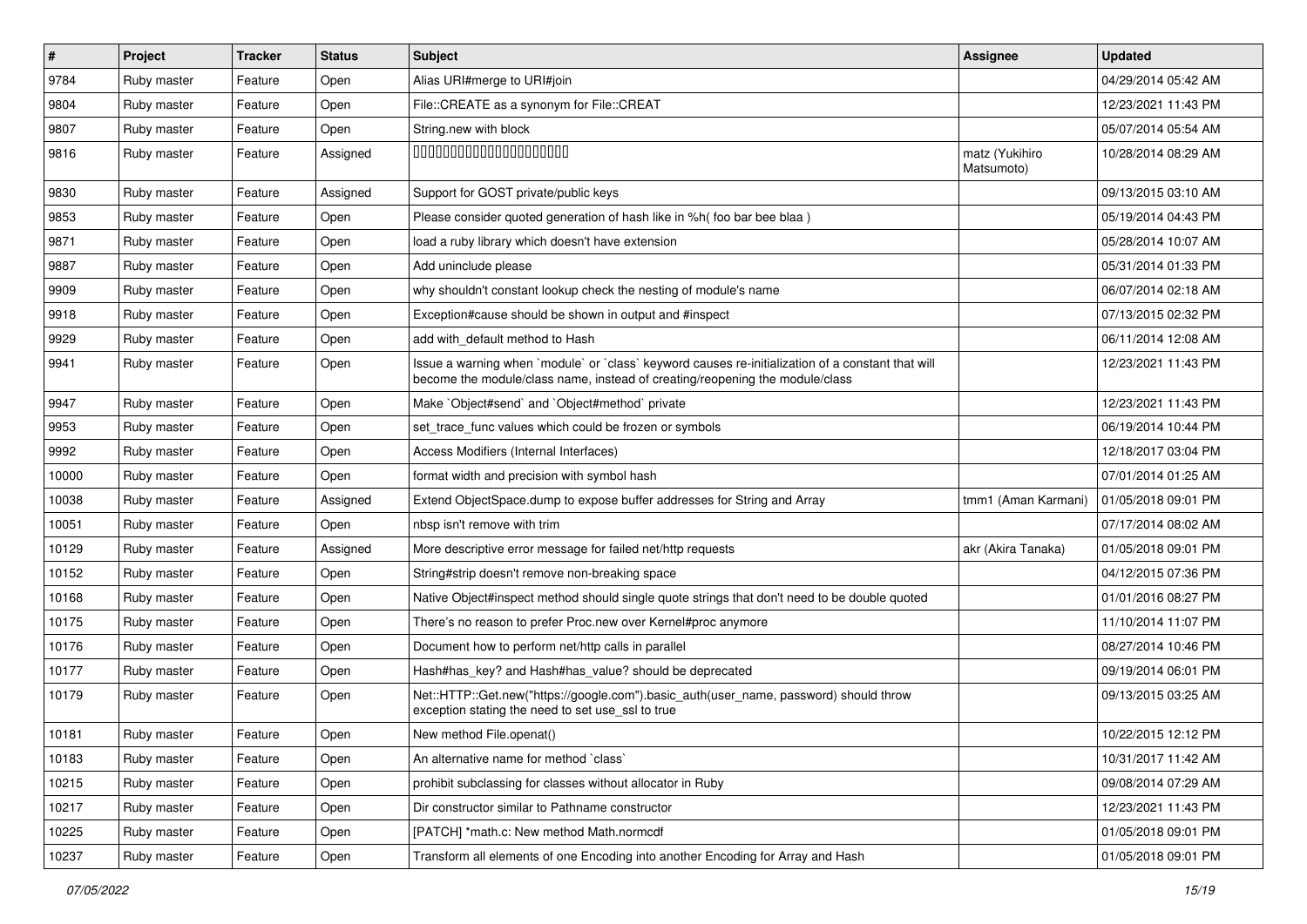| #     | Project     | <b>Tracker</b> | <b>Status</b> | Subject                                                                                      | Assignee                     | <b>Updated</b>      |
|-------|-------------|----------------|---------------|----------------------------------------------------------------------------------------------|------------------------------|---------------------|
| 10238 | Ruby master | Feature        | Open          | todo: remove dependency on malloc_usable_size                                                | ko1 (Koichi Sasada)          | 12/10/2020 09:20 AM |
| 10251 | Ruby master | Feature        | Open          | URI: Support wildcards (globbing) in no_proxy                                                |                              | 12/16/2015 05:22 AM |
| 10255 | Ruby master | Feature        | Open          | Math.log: check domain of base argument                                                      |                              | 01/27/2015 02:32 AM |
| 10273 | Ruby master | Feature        | Open          | Immutable Ruby                                                                               |                              | 12/23/2021 11:43 PM |
| 10287 | Ruby master | Feature        | Open          | rename COLON3 to COLON2_HEAD.                                                                | matz (Yukihiro<br>Matsumoto) | 07/27/2021 09:34 AM |
| 10305 | Ruby master | Feature        | Open          | Method for resolving all autoload statements / Add warning on autoload when used with chroot |                              | 09/29/2014 02:05 PM |
| 10308 | Ruby master | Feature        | Open          | Pipes in Ruby                                                                                |                              | 09/30/2014 11:21 PM |
| 10318 | Ruby master | Feature        | Open          | [PATCH 0/n] Let underscore be positionally matched arg to omit binding obvious variable.     |                              | 12/10/2020 08:53 AM |
| 10320 | Ruby master | Feature        | Open          | require into module                                                                          |                              | 06/10/2021 08:15 AM |
| 10327 | Ruby master | Feature        | Open          | Bool/False/True module for '==='                                                             |                              | 10/15/2014 02:42 PM |
| 10328 | Ruby master | Feature        | Open          | [PATCH] make OPT_SUPPORT_JOKE a proper VM option                                             | normalperson (Eric<br>Wong)  | 01/05/2018 09:01 PM |
| 10331 | Ruby master | Feature        | Open          | String#to_r to recognize negative denominators                                               |                              | 10/06/2014 02:44 PM |
| 10332 | Ruby master | Feature        | Open          | Rational literal for mixed fractions                                                         |                              | 10/06/2014 02:55 PM |
| 10343 | Ruby master | Feature        | Open          | Postfix notations for 'when' and 'else' inside 'case' statement                              |                              | 10/08/2014 05:25 PM |
| 10366 | Ruby master | Feature        | Open          | New inspection form for rational                                                             |                              | 10/11/2014 12:50 AM |
| 10370 | Ruby master | Feature        | Open          | [PATCH] We don't need to check whether rb_block_call exists                                  |                              | 01/29/2019 06:46 PM |
| 10371 | Ruby master | Feature        | Open          | Use Thread#handle_interrupt in MonitorMixin                                                  |                              | 12/23/2021 11:43 PM |
| 10378 | Ruby master | Feature        | Open          | [PATCH 0/3] It's better (1 + 0i).real? return true                                           |                              | 01/05/2018 09:01 PM |
| 10386 | Ruby master | Feature        | Open          | [PATCH 3/3] There is little possibility of using m_sqrt at complex.c                         |                              | 11/10/2014 11:10 PM |
| 10391 | Ruby master | Feature        | Open          | Provide %eISO-8859-1'string \xAA literal' string literals with explicit encoding             |                              | 10/28/2014 10:27 AM |
| 10404 | Ruby master | Feature        | Open          | Allow individual finalizers to be removed with ObjectSpace.undefine_finalizer                | matz (Yukihiro<br>Matsumoto) | 10/20/2014 08:14 AM |
| 10423 | Ruby master | Feature        | Open          | [PATCH] opt_str_lit*: avoid literal string allocations                                       | ko1 (Koichi Sasada)          | 01/05/2018 09:01 PM |
| 10425 | Ruby master | Feature        | Open          | A predicate method to tell if a number is near another                                       |                              | 10/26/2014 01:47 AM |
| 10426 | Ruby master | Feature        | Open          | A predicate to express congruence                                                            |                              | 11/14/2014 02:11 AM |
| 10455 | Ruby master | Feature        | Open          | [PATCH 0/n] Combine interface for creating new matrix                                        |                              | 10/29/2014 10:17 PM |
| 10459 | Ruby master | Feature        | Assigned      | [PATCH] rfc3339 method for Time                                                              | akr (Akira Tanaka)           | 05/21/2015 08:14 AM |
| 10473 | Ruby master | Feature        | Open          | Change Date#to datetime to use local time                                                    |                              | 07/23/2021 07:08 PM |
| 10474 | Ruby master | Feature        | Open          | [PATCH 1/1] Refactoring math.c (Combined some macros into one macro)                         |                              | 11/10/2014 10:29 PM |
| 10477 | Ruby master | Feature        | Open          | Implicit interfaces                                                                          |                              | 12/23/2021 11:43 PM |
| 10481 | Ruby master | Feature        | Assigned      | Add "if" and "unless" clauses to rescue statements                                           | matz (Yukihiro<br>Matsumoto) | 01/18/2015 02:46 PM |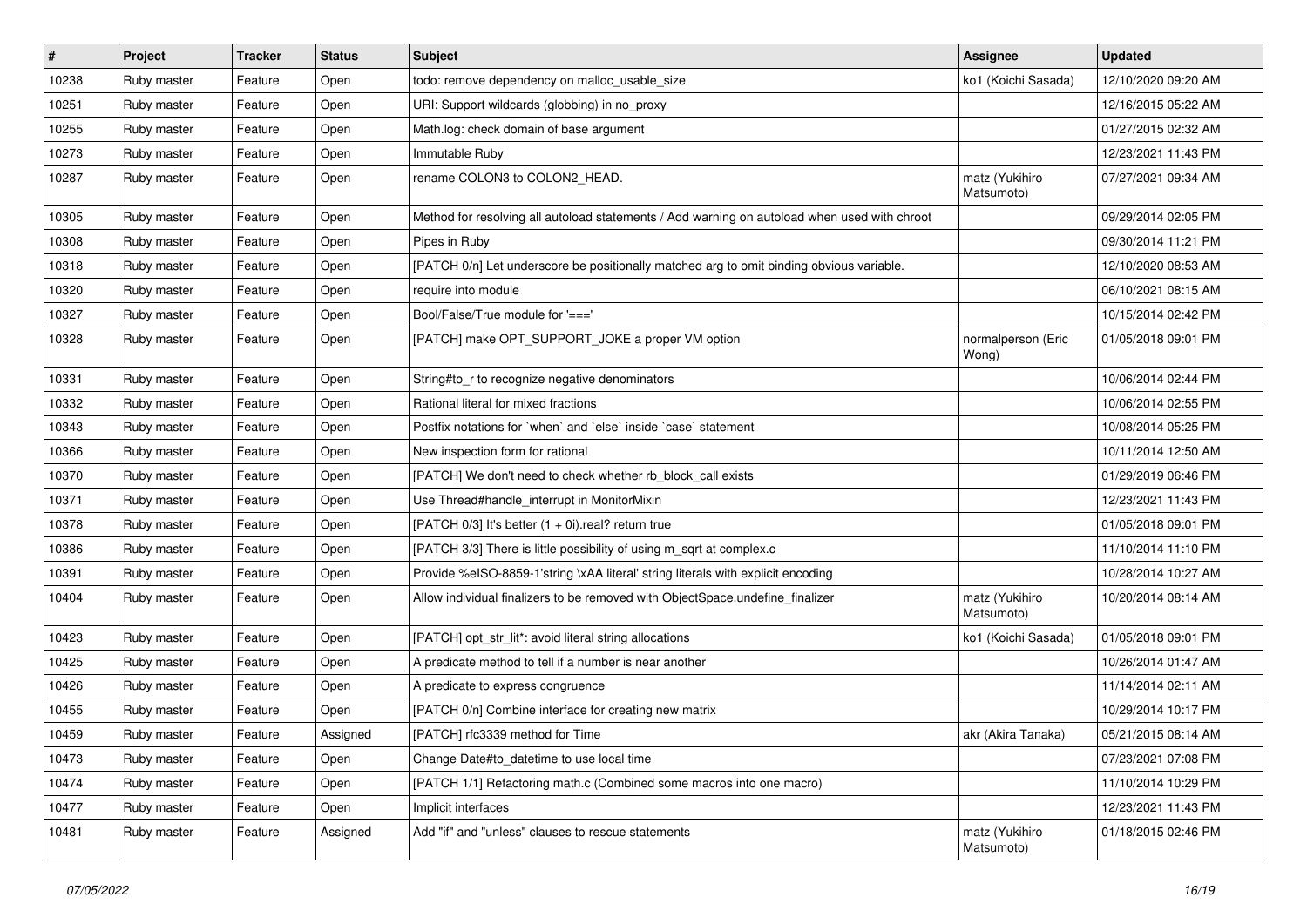| $\sharp$ | Project     | <b>Tracker</b> | <b>Status</b> | <b>Subject</b>                                                                              | <b>Assignee</b>              | <b>Updated</b>      |
|----------|-------------|----------------|---------------|---------------------------------------------------------------------------------------------|------------------------------|---------------------|
| 10489    | Ruby master | Feature        | Open          | Add inherit method for clearer and multiple inheritance                                     | matz (Yukihiro<br>Matsumoto) | 12/10/2020 08:53 AM |
| 10498    | Ruby master | Feature        | Open          | Make `loop` yield a counter                                                                 | matz (Yukihiro<br>Matsumoto) | 01/05/2018 09:01 PM |
| 10503    | Ruby master | Feature        | Open          | introduce InvalidPercentEncoding error for failed URI parsing                               |                              | 01/05/2018 09:01 PM |
| 10505    | Ruby master | Feature        | Open          | [PATCH 2/n] DDDDDDDD./Object#eql? with block. (ja/en)                                       |                              | 11/13/2014 05:52 PM |
| 10519    | Ruby master | Feature        | Open          | <b>TLS Renegotiation</b>                                                                    |                              | 09/13/2015 03:29 AM |
| 10528    | Ruby master | Feature        | Open          | Allow line breaks instead of commas in arrays, hashes, argument lists, etc.                 |                              | 12/23/2021 11:43 PM |
| 10548    | Ruby master | Feature        | Open          | remove callcc (Callcc is now going obsoleted. Please use Fiber.)                            |                              | 04/18/2022 09:07 AM |
| 10549    | Ruby master | Feature        | Open          | Deprecate each_with_index and each_with_object in favor of with_index and with_object       | matz (Yukihiro<br>Matsumoto) | 07/27/2021 11:09 AM |
| 10552    | Ruby master | Feature        | Open          | [PATCH] Add Enumerable#frequencies and Enumerable#relative_frequencies                      |                              | 11/30/2014 11:56 AM |
| 10561    | Ruby master | Feature        | Open          | Improve function of Thread::Backtrace::Location #path and #absolute_path                    |                              | 09/24/2020 09:39 AM |
| 10574    | Ruby master | Feature        | Open          | Add String#Ichomp and String.Ichomp!                                                        | matz (Yukihiro<br>Matsumoto) | 12/15/2014 04:34 PM |
| 10585    | Ruby master | Feature        | Open          | struct: speedup struct.attr = $v$ for first 10 attributes and struct[:attr] for big structs |                              | 06/30/2015 08:18 PM |
| 10589    | Ruby master | Feature        | Open          | [TracePoint API] Make THREAD_{BEGIN, END} events return some context information            |                              | 12/11/2014 04:27 PM |
| 10602    | Ruby master | Feature        | Open          | Support multithreaded profiling                                                             |                              | 07/09/2019 01:24 AM |
| 10634    | Ruby master | Feature        | Open          | Baselining with Benchmark                                                                   |                              | 12/23/2021 11:43 PM |
| 10637    | Ruby master | Feature        | Assigned      | Puppet orchestration on vagrant fails with Error: Non-HTTP proxy URI                        | akr (Akira Tanaka)           | 09/23/2020 10:23 PM |
| 10645    | Ruby master | Feature        | Open          | Consider adding support of .first to MatchData object like MatchData[0]                     |                              | 12/25/2014 06:50 AM |
| 10658    | Ruby master | Feature        | Open          | ThreadGroup local variables                                                                 |                              | 01/28/2016 07:20 AM |
| 10663    | Ruby master | Feature        | Open          | Consider adding support for String input to File. methods                                   |                              | 01/05/2015 12:47 AM |
| 10683    | Ruby master | Feature        | Open          | fix inconsistent behavior of Kernel. Hash()                                                 |                              | 01/02/2015 06:00 AM |
| 10701    | Ruby master | Feature        | Open          | Class: Array 2 New methods                                                                  |                              | 01/08/2015 07:21 AM |
| 10726    | Ruby master | Feature        | Open          | [PATCH 4/4] * New methods: Set#power                                                        |                              | 01/28/2015 07:48 AM |
| 10728    | Ruby master | Feature        | Open          | Warning for Fixnum#size to use RbConfig::SIZEOF['long']                                     |                              | 01/11/2015 04:23 PM |
| 10729    | Ruby master | Feature        | Open          | Array method to subtract in place                                                           |                              | 01/11/2015 02:29 PM |
| 10755    | Ruby master | Feature        | Open          | Use rb_define_alias instead of rb_define_method for rb_cHash                                |                              | 07/27/2021 11:09 AM |
| 10770    | Ruby master | Feature        | Open          | chr and ord behavior for ill-formed byte sequences and surrogate code points                |                              | 01/22/2015 10:19 AM |
| 10782    | Ruby master | Feature        | Assigned      | Patch: Add constants for BigDecimal for ZERO, ONE, TEN                                      | mrkn (Kenta Murata)          | 05/21/2015 08:13 AM |
| 10793    | Ruby master | Feature        | Open          | Infrastructure/Release-Management: Sign releases                                            |                              | 02/12/2016 09:20 PM |
| 10829    | Ruby master | Feature        | Open          | Add to_proc method to the Array class                                                       |                              | 12/23/2021 11:43 PM |
| 10851    | Ruby master | Feature        | Open          | Introduce Regexp#fetch                                                                      |                              | 02/13/2015 11:15 AM |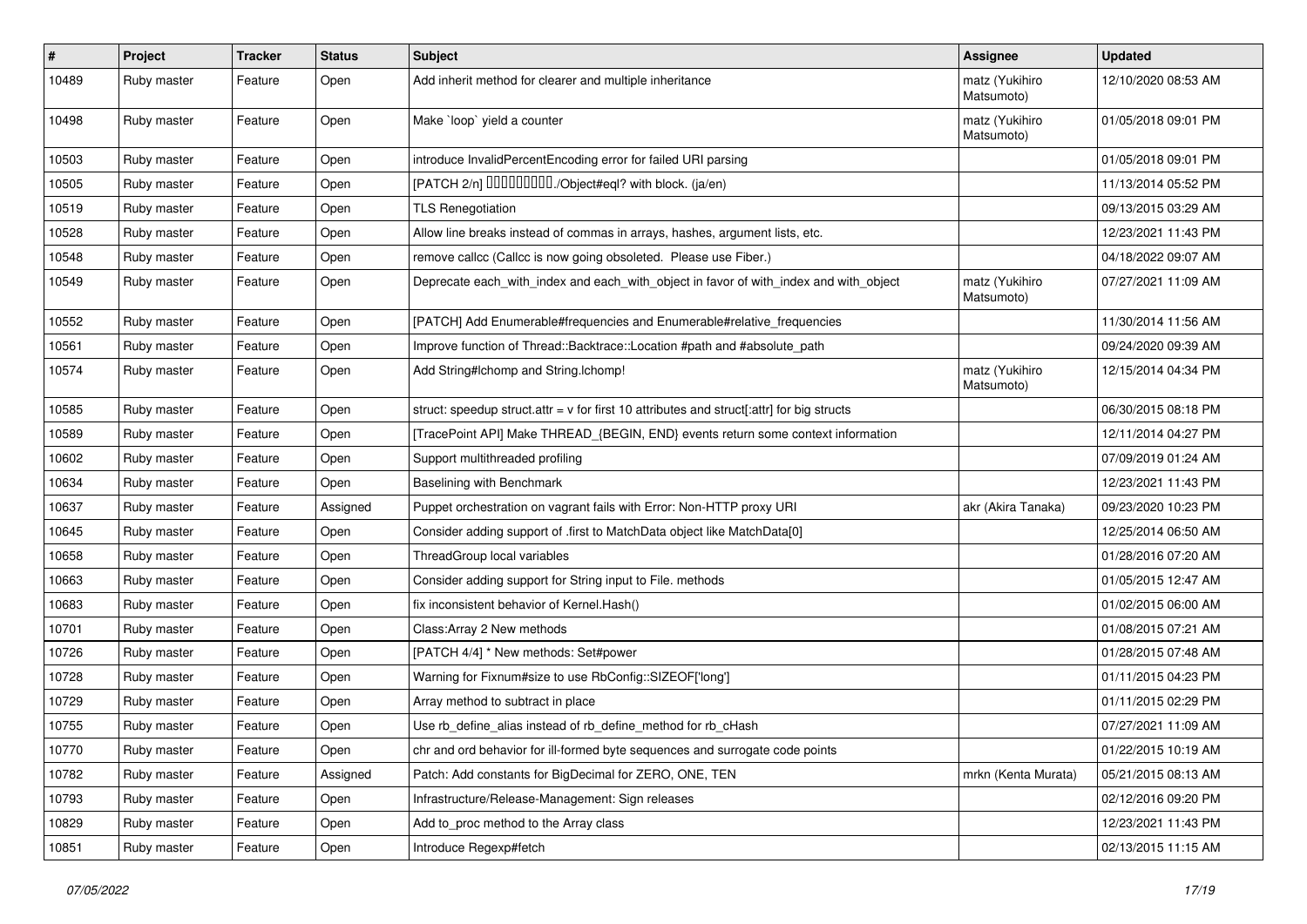| $\vert$ # | <b>Project</b> | <b>Tracker</b> | <b>Status</b> | <b>Subject</b>                                                                                                          | <b>Assignee</b>              | <b>Updated</b>      |
|-----------|----------------|----------------|---------------|-------------------------------------------------------------------------------------------------------------------------|------------------------------|---------------------|
| 10863     | Ruby master    | Feature        | Open          | allow protected class methods to be callable from instance methods                                                      |                              | 04/01/2015 06:11 PM |
| 10869     | Ruby master    | Feature        | Open          | Add support for option to pre-compile Ruby files                                                                        |                              | 02/23/2015 11:08 AM |
| 10879     | Ruby master    | Feature        | Open          | UnboundMethod#to_proc                                                                                                   |                              | 02/21/2015 07:56 PM |
| 10882     | Ruby master    | Feature        | Open          | Provide Levenshtein distance implementation as part of stdlib                                                           |                              | 02/26/2015 03:56 PM |
| 10927     | Ruby master    | Feature        | Open          | [PATCH] Add default empty string to string replacements                                                                 |                              | 03/04/2015 10:49 AM |
| 10932     | Ruby master    | Feature        | Open          | Enabling allocation tracing as early as possible                                                                        | ko1 (Koichi Sasada)          | 06/13/2015 07:54 AM |
| 10949     | Ruby master    | Feature        | Open          | Time is WB unprotected                                                                                                  |                              | 07/23/2015 05:55 PM |
| 11026     | Ruby master    | Feature        | Open          | How atomic should dynamic regexp with "once" flag be?                                                                   |                              | 12/23/2021 11:43 PM |
| 11028     | Ruby master    | Feature        | Assigned      | standalone running single file ( zipped archives of ruby code) running **without installation** using<br>" gem install' | matz (Yukihiro<br>Matsumoto) | 04/04/2015 01:44 AM |
| 11100     | Ruby master    | Feature        | Open          | Permit multiple captures with String[Regexp, ]                                                                          |                              | 01/24/2016 08:42 AM |
| 11122     | Ruby master    | Feature        | Open          | exception-free non-blocking Queue/SizedQueue operations                                                                 | matz (Yukihiro<br>Matsumoto) | 05/06/2015 08:53 PM |
| 11129     | Ruby master    | Feature        | Open          | block-level hash destructuring only works for the last argument                                                         |                              | 07/07/2019 05:11 AM |
| 11148     | Ruby master    | Feature        | Open          | Add a way to require files, but not raise an exception when the file isn't found                                        |                              | 05/13/2015 05:57 PM |
| 11181     | Ruby master    | Feature        | Open          | Add a line directive to Ruby                                                                                            | matz (Yukihiro<br>Matsumoto) | 01/26/2016 02:04 AM |
| 11262     | Ruby master    | Feature        | Open          | Make more objects behave like "Functions"                                                                               |                              | 12/28/2019 09:47 PM |
| 11273     | Ruby master    | Feature        | Open          | [PATCH] Make it possible to `load` from a FIFO file                                                                     |                              | 07/23/2019 05:45 PM |
| 11292     | Ruby master    | Feature        | Open          | objspace: Dump type of special consts                                                                                   | tmm1 (Aman Karmani)          | 06/22/2015 04:22 AM |
| 11299     | Ruby master    | Feature        | Open          | [PATCH] use Array instead of custom struct for generic ivars                                                            | normalperson (Eric<br>Wong)  | 06/24/2015 12:38 AM |
| 11305     | Ruby master    | Feature        | Open          | [ipaddr] include the IP address in question within the InvalidAddressError exception message                            |                              | 06/25/2015 04:25 AM |
| 11307     | Ruby master    | Feature        | Open          | exception-free non-blocking Queue#pop                                                                                   | matz (Yukihiro<br>Matsumoto) | 06/25/2015 11:06 PM |
| 11309     | Ruby master    | Feature        | Open          | Iterator over string matches                                                                                            |                              | 07/01/2015 08:35 AM |
| 11312     | Ruby master    | Feature        | Open          | Add Resolv::DNS::Resource::IN::SPF                                                                                      | akr (Akira Tanaka)           | 07/01/2015 03:26 AM |
| 11315     | Ruby master    | Feature        | Open          | [PATCH] Add Array#^ for parity with other set-like operations.                                                          |                              | 06/29/2015 05:05 AM |
| 11322     | Ruby master    | Feature        | Assigned      | OpenUri: RuntimeError: HTTP redirection loop                                                                            | akr (Akira Tanaka)           | 11/13/2020 03:52 AM |
| 11323     | Ruby master    | Feature        | Open          | Documentation update on how uniq works / guarantee of order                                                             |                              | 07/02/2015 03:34 AM |
| 11347     | Ruby master    | Feature        | Open          | Errors with cause not reported properly to console                                                                      |                              | 07/15/2015 04:39 PM |
| 11361     | Ruby master    | Feature        | Open          | proposal for easy method to nil-guard for generated variable name.                                                      |                              | 02/21/2016 12:01 PM |
| 11373     | Ruby master    | Feature        | Open          | Add command line option to query valid values for --dump                                                                |                              | 07/27/2021 11:09 AM |
| 11388     | Ruby master    | Feature        | Open          | <b>SMTP Service Extension for Delivery Status Notifications</b>                                                         |                              | 02/06/2018 11:37 AM |